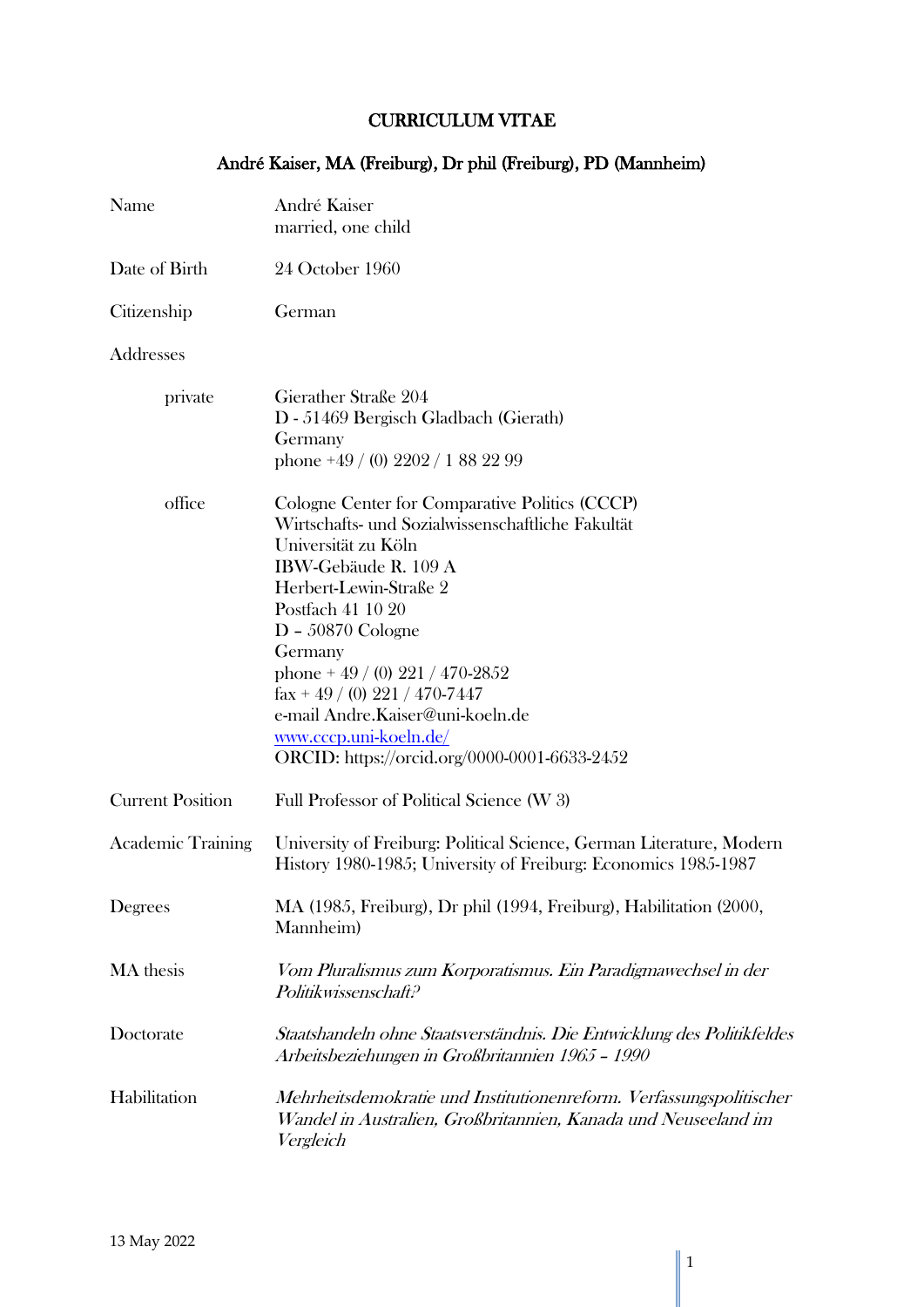#### Most Important Publications

- Röth, Leonce, and André Kaiser, 2019. Why Accommodate Minorities Asymmetrically? A Theory of Ideological Authority Insulation. European Journal of Political Research 58: 557-581.
- Spies, Dennis C., and André Kaiser. 2014. Does the Mode of Candidate Selection Affect the Representativeness of Parties? Party Politics 20: 576-590.
- Biela, Jan, Annika Hennl, and André Kaiser. 2013. Policy Making in Multilevel Systems. Federalism, Decentralisation, and Performance in the OECD Countries, Colchester: ECPR Press.
- Biela, Jan, Annika Hennl, and André Kaiser. 2012. Combining Federalism and Decentralization. Comparative Case Studies on Regional Development Policies in Switzerland, Austria, Denmark, and Ireland. Comparative Political Studies 45: 447–476.
- Sauermann, Jan, and André Kaiser. 2010. Taking Others into Account: Self-Interest and Fairness in Majority Decision Making. American Journal of Political Science 54: 667– 685.
- Kaiser, André. 2008. Parliamentary Opposition in Westminster Democracies: Britain, Canada, Australia and New Zealand. The Journal of Legislative Studies 14: 20–45.
- Franzmann, Simon, and André Kaiser. 2006. Locating Political Parties in Policy Space A Reanalysis of Party Manifesto Data. Party Politics 12: 163–188.
- Kaiser, André. 2002. Mehrheitsdemokratie und Institutionenreform: Verfassungspolitischer Wandel in Australien, Großbritannien, Kanada und Neuseeland im Vergleich. Frankfurt/Main; New York: Campus Verlag.
- Kaiser, André, Matthias Lehnert, Bernhard Miller, and Ulrich Sieberer. 2002. The Democratic Quality of Institutional Regimes: a Conceptual Framework. Political Studies 50: 313–331.
- Kaiser, André. 1997. Types of Democracy. From Classical to New Institutionalism. Journal of Theoretical Politics 9: 419–444.

#### Teaching and Administrative Experience

#### Posts Held

| $2009$ – present | Full Professor of Political Science (W 3), University of Cologne          |
|------------------|---------------------------------------------------------------------------|
| $2008 - 2017$    | Member of Faculty, DFG Research Training Group "Social Order and          |
|                  | Life Chances in Cross-National Comparison" (SOCLIFE)                      |
| $2007$ – present | Member of Faculty, International Max Planck Research School "The          |
|                  | Social and Political Constitution of the Economy", Cologne                |
| $2003 - 2009$    | Full Professor of Political Science (C 4), University of Cologne          |
| $2002 - 2003$    | Full Professor (pro tempore) in Comparative Politics (C 4), University of |
|                  | Cologne                                                                   |
| $2000 - 2001$    | Full Professor (pro tempore) in Regional Politics and Economics (C 4),    |
|                  | University of Konstanz, 2000 - 2001                                       |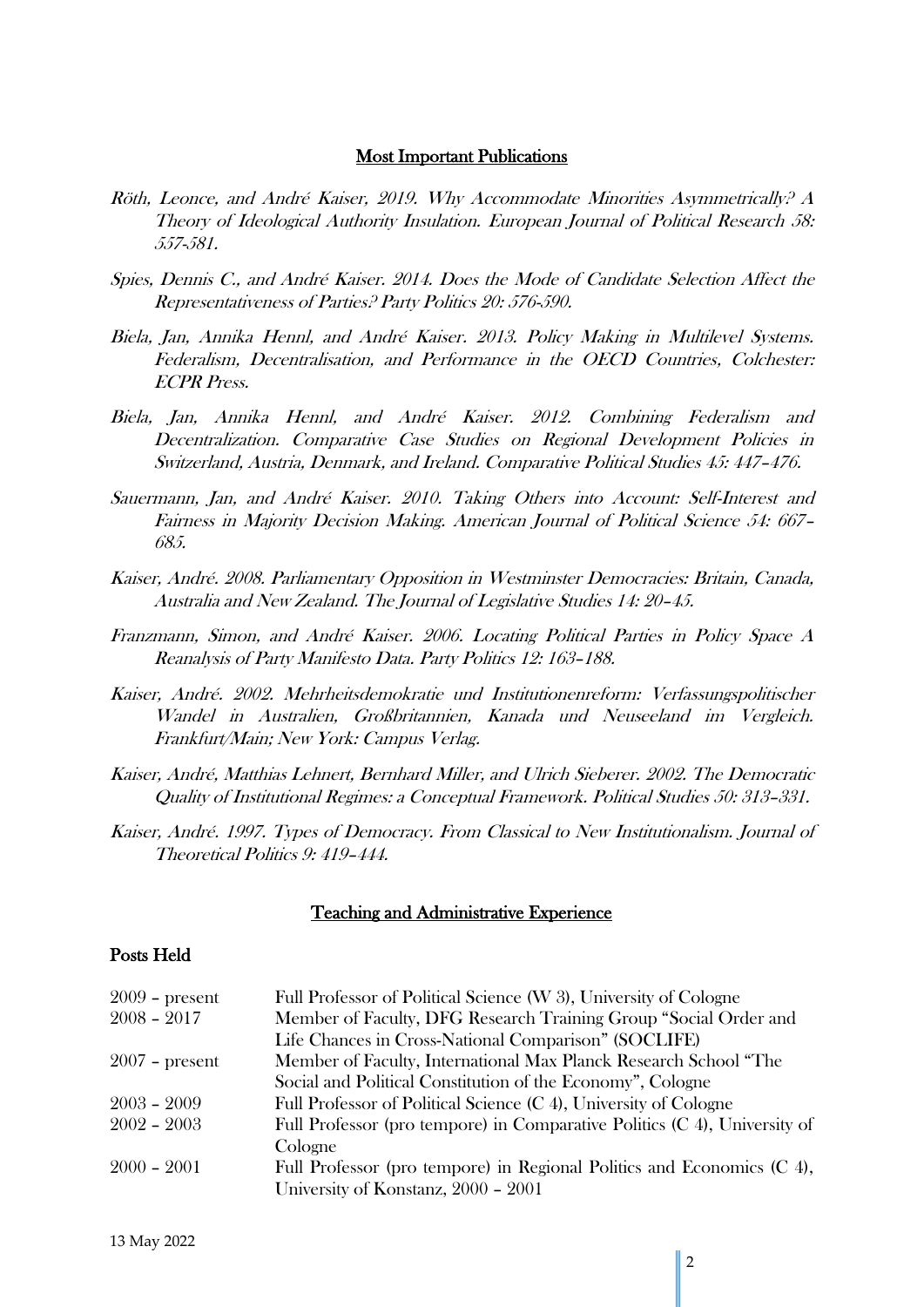| $1996 - 2003$ | Assistant Professor in Political Science (C 1), University of Mannheim |
|---------------|------------------------------------------------------------------------|
|               | $(2000 - 2003)$ on leave)                                              |
| $1991 - 1996$ | Lecturer in Political Science (BAT IIa), University of Mannheim        |
| $1989 - 1991$ | Lecturer in Political Science (BAT IIa), University of Freiburg        |

## Job Offers

| 2009 | Full Professor of Political Science (W 3), University of Cologne            |
|------|-----------------------------------------------------------------------------|
|      | (accepted)                                                                  |
| 2008 | Full Professor of Political Science (W 3), University of Freiburg           |
|      | (declined)                                                                  |
| 2003 | Full Professor of Political Science (C 4), University of Cologne (accepted) |
| 2002 | Professor of British Studies (C 3), University of Bamberg (declined)        |

## Visiting Positions

| $2019 - 2020$    | Center for Advanced Studies, Ludwig-Maximilians-University Munich,        |
|------------------|---------------------------------------------------------------------------|
|                  | Member of Research Group "Exceptional Political Dynamics:                 |
|                  | Temporality, Turbulence, Transformation" (terminated due to               |
|                  | pandemic)                                                                 |
| June/July 2011   | Visiting Professor at Australian National University, Canberra, Australia |
| <b>June 2009</b> | Erasmus Teacher at University of Wroclaw, Poland                          |
| March 2005       | Visiting Professor at Institute for Advanced Studies, Vienna, Austria     |
| $2001 - 2002$    | Visiting Fellow at Max Planck Institute for the Study of Societies,       |
|                  | Cologne, Germany                                                          |
| Summer/Fall 1998 | Visiting Fellow at Centre for Comparative Constitutional Studies, Law     |
|                  | School, University of Melbourne, Australia                                |
| Summer/Fall 1997 | Visiting Professor at Victoria University of Wellington, New Zealand      |
| Spring 1997      | Visiting Fellow at Nuffield College, Oxford University, United Kingdom,   |
|                  | Hilary Term.                                                              |

## **Teaching**

Turkish-German University (Türk-Alman Üniversitesi, Beykoz, Istanbul):

undergraduate level: Introduction to Comparative Politics, Public Policy in Multilevel Systems, Introduction to Political Science, Politics in Germany and Turkey: A Comparison

University of Cologne:

undergraduate level: Comparative Political Systems

graduate level:

Comparative Political Institutions (in English) • Comparative Party Systems (in English) • Types of Democracy in Empirical Democracy Research • Regional Policy and Politics in Western Europe • Constitutional Review and Democracy • Federalism – Theory and Empirical Research • Sub-National Politics in Germany • Elections as Instruments of Democracy • Bicameralism (in English) • Direct Democracy (in English) • Democratic Theory and Social Choice • Research Logic and Research Design in Comparative Politics (in English) • Comparative Political Economy • Empirical Democratic Theory • Research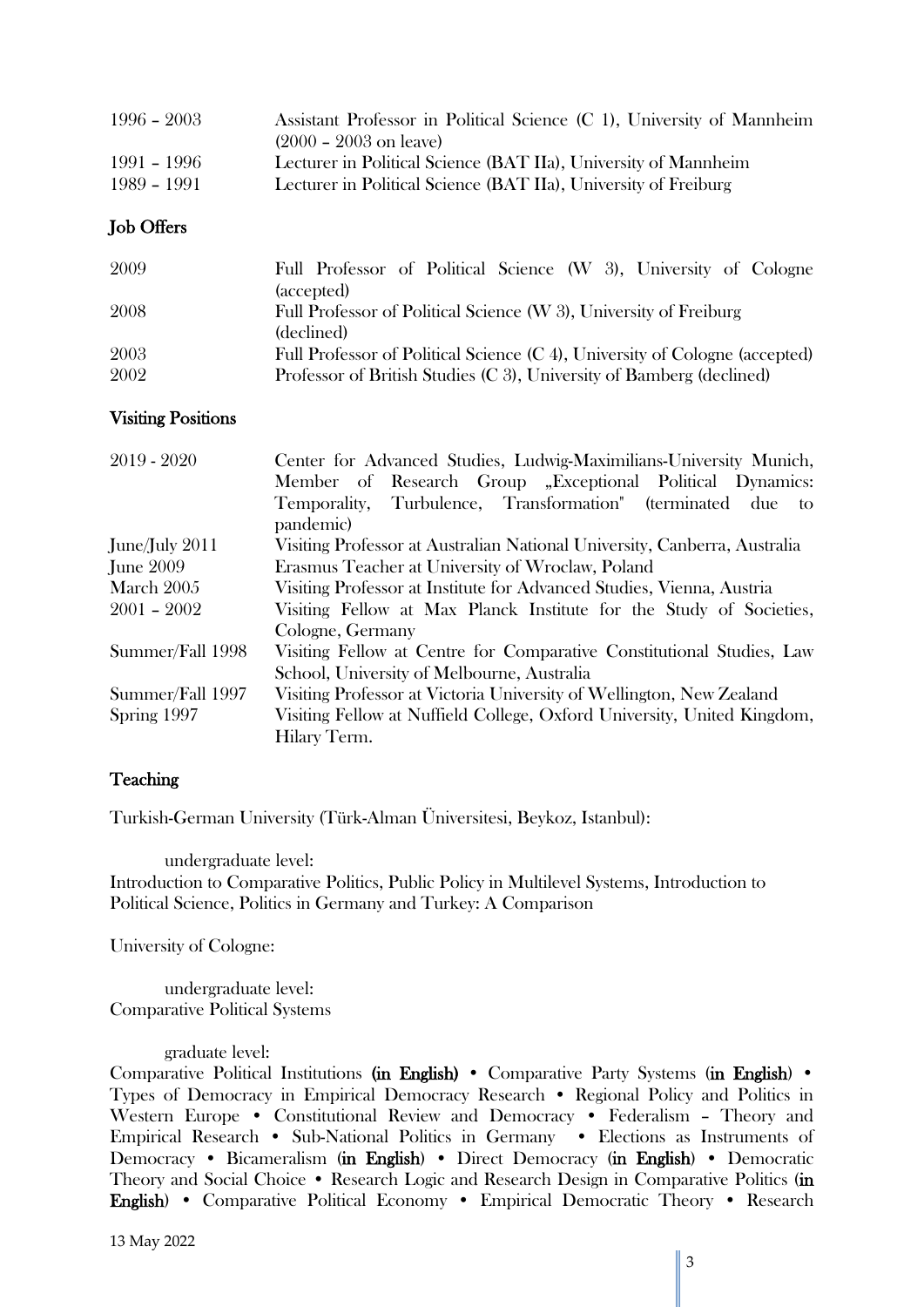Seminar for MA and PhD Candidates (in English) • Formation, Composition and Duration of Coalition Governments (in English) • Veto Players. Theory and Empirical Findings (in English) • Central Banks and Democratic Political Systems • Politics in Britain (in English) • Politics in Westminster Democracies (in English) • Federalism and Multi-Level Governance • Lijphart and his Critics • The Political Representation of Women (in English) • The Political Consequences of Electoral Systems (in English).

University of Konstanz:

undergraduate level: Comparative Federalism (in English) • Democratic Institutional Regimes and their Consequences (in English).

graduate level: Regional Politic • Politics in the German Länder •Federalisation and Refederalisation • Multi-Level Governance in Europe • Colloquium for Diploma and MA candidates.

### University of Mannheim:

### undergraduate level:

Classical and Modern Social Contract Theories • Politics in Britain • Theories of Pluralism • The Political Theory of the Constitutional State • Western European Party Systems • Introduction to Skills and Methods in the Social Sciences • Politics in Germany • Comparing Majoritarian Democracies • Comparative Federalism • Politics in Canada • Classical Democratic Theory • Bicameralism • Comparative Party Systems • Modern Democratic Theory.

#### graduate level:

Concepts in the History of Political Ideas: Skinner and Pocock • Types of Democracy in Empirical Democracy Research (in English) • Do Institutions Matter? New Institutionalism and Empirical Democratic Theory (in English).

I was nominated for the Baden-Württemberg Teaching Award by the Faculty of Social Sciences at Mannheim University in 1998.

University of Freiburg:

#### undergraduate level:

Introduction to Political Science; Politics in Britain; The British Conservative Party; Rational Choice; Capitalism and Democracy: Harold J. Laski; Western European Party Systems

#### Overseas:

I have lectured at different New Zealand Universities (July to October 1997) and at Melbourne University (August to October 1998). I also organised, chaired and lectured at three one-week courses for German students at Oxford University (on behalf of the Friedrich Ebert Foundation).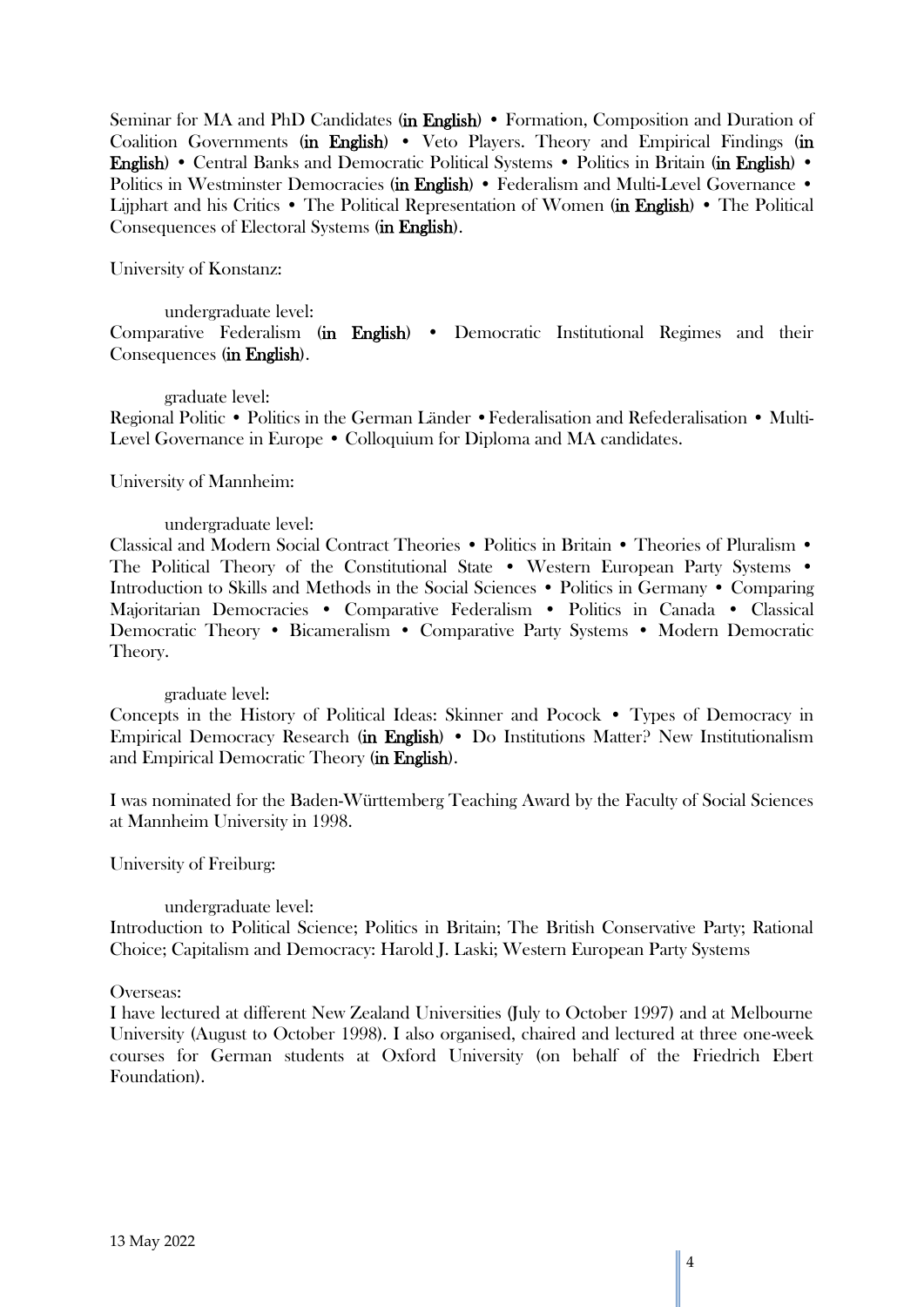## Administrative, Management, and Strategic Experience

- Member of Kölner Gesellschaft für Sozialforschung e.V. (KGS), in charge of the Zentralarchiv für Empirische Sozialforschung at University of Cologne, 2005 – 2007
- DAAD (German Academic Exchange Service) Selection Committees, 2006 present
- Member of several appointment committees, Faculty of Management, Economics and Social Sciences, University of Cologne, 2003 – present
- Member of Faculty Council, Faculty of Management, Economics and Social Sciences, University of Cologne, 2003 – present
- Member of "Engere Fakultät", Faculty of Management, Economics and Social Sciences, University of Cologne, 2009 – 2013
- Member of Structure Commission, Faculty of Management, Economics and Social Sciences, University of Cologne, 2003 – 2012, 2014 – present
- Member of Library Commission, Faculty of Management, Economics and Social Sciences, University of Cologne, 2003 – 2009
- Member of Commission for Research and Young Academics, Faculty of Management, Economics and Social Sciences, University of Cologne, 2009 – 2013
- Member of Faculty Council, University of Mannheim, 1996 1998
- Member of Academic Board, Mannheim Centre for European Social Research, 1996 1998 and 1999 – 2000
- Chair of Award Committee, Stiftung Demokratie Prize, University of Cologne.
- Chair of Arbeitskreis Deutsche England-Forschung (German Association for the Study of British History and Politics), 2008 – 2010
- Ombudsperson (Vertrauensdozent bei Diskriminierung von Studierenden), Faculty of Management, Economics and Social Sciences, University of Cologne, 2008 – present
- Member of Executive Committee, European Consortium for Political Research, 2009 2014, Director of ECPR Summer and Winter Schools in Methods and Techniques 2009 – 2014, Chair of Rudolf Wildenmann Prize Jury 2009 – 2012
- Head of Department of Political Science, University of Cologne, 2010 2017
- Member of Board, Cologne Graduate School, 2011 2019
- Member of "Beirat für Berufungsangelegenheiten beim Rektor", 2012 2014
- Member of "Emerging Fields Initiative" Advisory Board, Friedrich-Alexander University Erlangen-Nürnberg, 2012 – present
- Member of Advisory Board, Centre for Elections, Media and Participation at University of Exeter (CEMAP), 2013 – present
- Member of Board, Competence Area II Social and Economic Behavior at the University of Cologne, 2014 – present
- Member of Tenure Commission at University Level, University of Cologne, 2016 present
- Twice (2015, 2019) elected member of DFG Fachkollegium 111 Sozialwissenschaften, 2016 – present
- Chair of external evaluation committee of Department of Politics and Public Administration at the University of Konstanz, 2017
- Vice-President of the German consortium for the foundation of the Turkish-German University, Istanbul, 2017 – present
- Research Affiliate at the Reinhard Selten Institute (RSI), 2017 present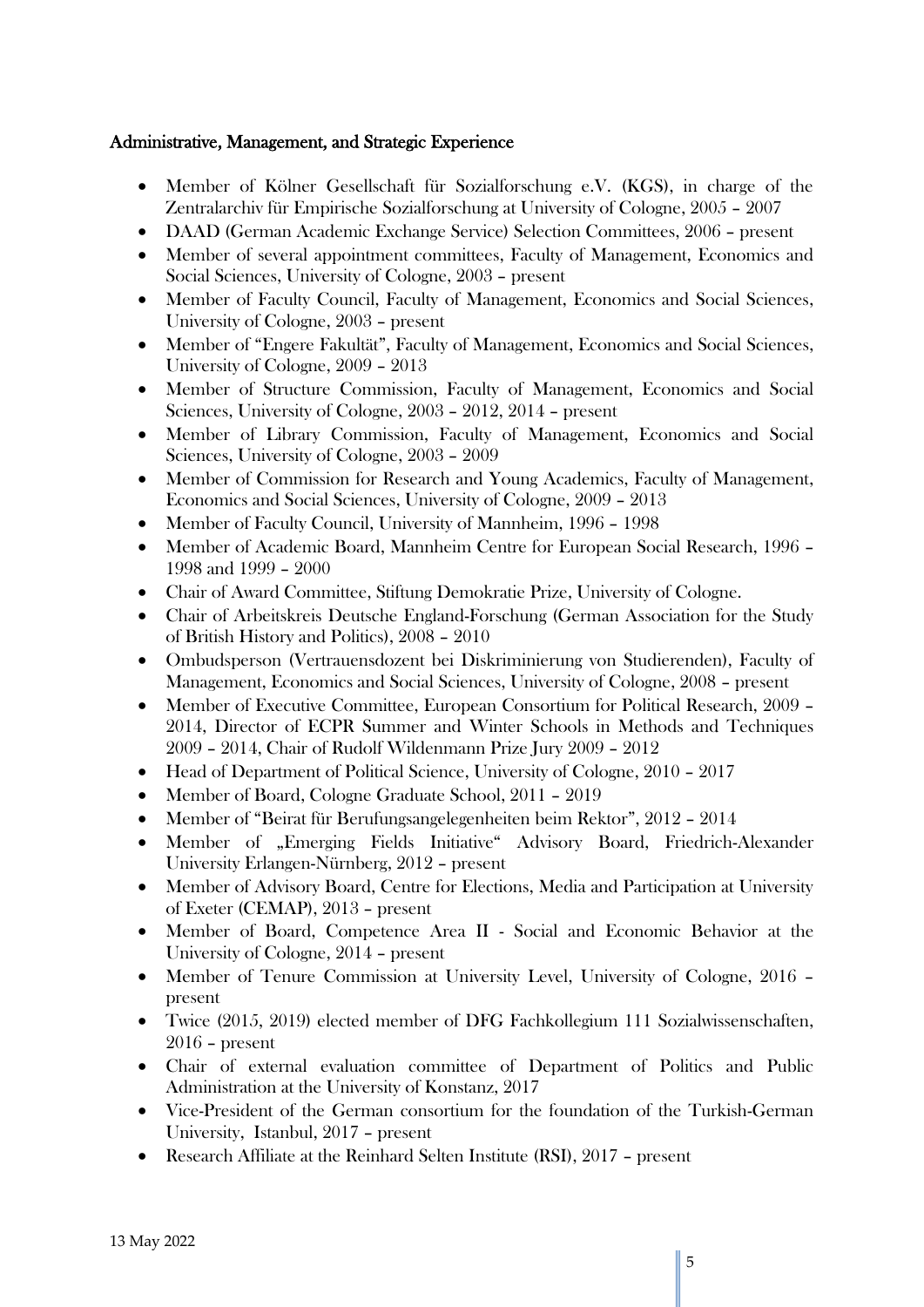- Interim Coordinator of Faculty Research Cluster "Markets and Governments" and Sub-Cluster "Political Economy" of the Excellence Cluster application ECONtribute, 2017 – 2018
- Member of research evaluation committee of Faculty of Humanities, Social Sciences and Theology at the Friedrich-Alexander University of Erlangen-Nürnberg, 2018
- Member of Advisory Board of Hacettepe University, Forschungszentrum für türkischdeutsche Beziehungen (HÜTAİ), 2019 – present
- Erweiterter Qualitätszirkel, Technical University of Munich, TUM School of Governance, 2019 – present
- Substitute Member of ECONtribute Steering Committee, 2019 2022
- Ethical Review Board, Faculty of Management, Economics and Social Sciences, University of Cologne, 2020 – present

# **Research**

# Research Awards

- $\bullet$  9<sup>th</sup> Laufer Lecture (Winter Term 2021/22) at Geschwister Scholl Institute of Political Science, Ludwig-Maximilians University Munich
- $\bullet$  DAAD: Establishment of Turkish German University III (PI),  $\epsilon$  334.923,00 2020-2023.
- Cluster of Excellence 2126: ECONtribute: Markets & Public Policy (PI), 2019-2025.
- University of Cologne Competence Area II Social and Economic Behavior: Visiting Fellowship for Sandra Léon (University of York).
- DAAD Joint Australia-Germany Research Cooperation Scheme (with Keith Dowding, Matthew Kerby and Elena Semenova): Political Careers in Federal Countries: Methodological Challenges, € 16.100 (2016-17).
- Deutsche Forschungsgemeinschaft (individual grant): Warum dezentralisieren nationale Parteien politische Autorität? II, € 172.804 (2016-19).
- University of Cologne Forum Energie (Deutsche Forschungsgemeinschaft Zukunftskonzept): How to carry through an energy transition in a federal state: The impact of joint decision-making on the German Energiewende,  $\epsilon$  20.000 (2016).
- Fritz Thyssen Stiftung, Stipend for Dr Sebastian Sewerin, Patterns of Environmental Performance in Western Democracies, Visiting PostDoc Stay at Yale University,  $\epsilon$ 11.892 (2015).
- Heinrich Hertz-Stiftung, Ministerium für Innovation, Wissenschaft und Forschung des Landes Nordrhein-Westfalen, Stipend for Visiting Fellowship of Prof. Dr. Nicole Bolleyer (University of Exeter) at the CCCP,  $\epsilon$  3.000 (2015).
- Deutsche Forschungsgemeinschaft (individual grant): Warum dezentralisieren nationale Parteien politische Autorität?, € 127.000 (2014 – 2016). (report on project: http://www.internationalinnovation.com/divide-and-rule-why-decentralise/)
- Leverhulme Trust: Why Centralization and Decentralization in Federations? A Comparative Analysis (co-applicant, PIs: Paolo Dardanelli, John Kincaid, € 97.000 (2014 – 2016) (website: http://de-centralisation.org/).
- Universität zu Köln: Albert's Researcher Reunion Grant for Research Stay of Nicole Bolleyer (University of Exeter) at the Cologne Center for Comparative Politics in 2014 (co-applicant),  $\epsilon$  1.250.
- Deutsche Forschungsgemeinschaft (graduate school grant): Sozialordnungen und Lebenschancen im internationalen Vergleich, € 1.860.000 (2013-2016).
- Alexander von Humboldt-Stiftung: allowance for research costs for hosting Dr Nicole Bolleyer (University of Exeter),  $\epsilon$  3.000 (2011).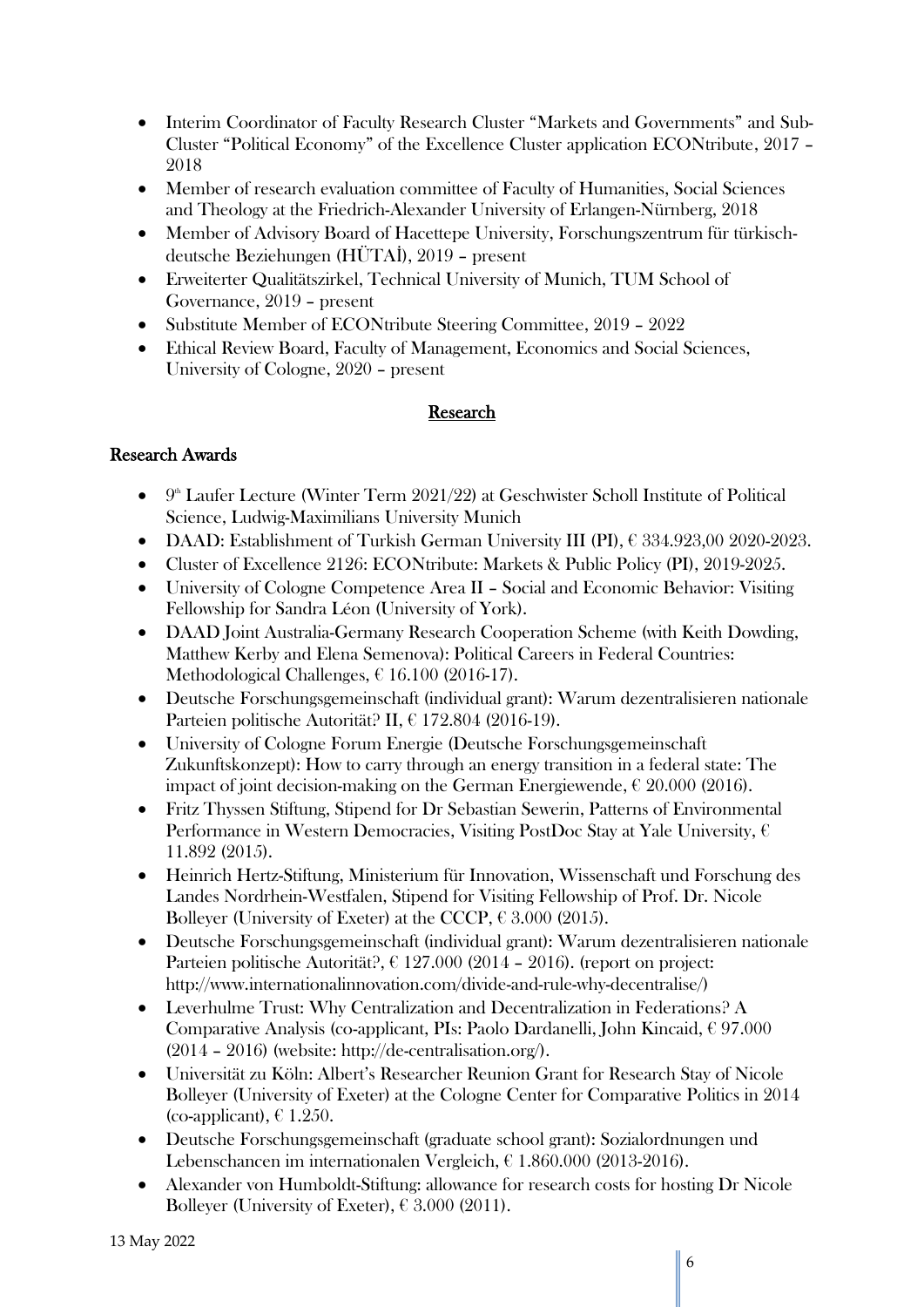- Deutsche Forschungsgemeinschaft (individual grant, co-Principal Investigator: Prof. Dr. Ingo Rohlfing): The Dynamics of Interparty Competition II,  $\epsilon$  35.000 (2010 – 2011).
- Universität zu Köln, Rektorat: start-up financing for DFG research unit application, second stage of application process,  $\epsilon$  23.000 (2010).
- Fritz Thyssen Stiftung (conference grant): Ten Years of Devolution: The New Territorial Politics in the United Kingdom. Annual Conference of ADEF,  $\epsilon$  1.530 (2009).
- Universität zu Köln, Rektorat: start-up financing for DFG research unit application,  $\epsilon$ 8.000 (2008).
- Deutsche Forschungsgemeinschaft (graduate school grant): Sozialordnungen und Lebenschancen im internationalen Vergleich,  $\epsilon$  1.020.000 (2008 – 2011).
- Deutsche Forschungsgemeinschaft (individual grant): The Dynamics of Interparty Competition I,  $\epsilon$  165.404 (2008 – 2010).
- RheinEnergie-Stiftung (individual grant): Wirkungen städtebaulicher Kriminalprävention auf Sicherheit und Integration, € 200.000 (with Herbert Schubert) (2007 – 2009).
- Deutsche Forschungsgemeinschaft (individual grant): Föderalismus und Dezentralisierung als Dimensionen von Staatshandeln II, € 151.579 (2006 – 2008).
- Zentrum für Empirische Wirtschafts- und Sozialforschung, Universität zu Köln: Parteistrategien auf oligopolistischen Issue-Märkten – Entwicklung der Parteiprogrammatik in West- und Osteuropa,  $\epsilon$  6.556,50 (2006).
- Zentrum für Empirische Wirtschafts- und Sozialforschung, Universität zu Köln: Demokratische Kriege: Ein Oxymoron?, € 4.088,25 (2006).
- Zentrum für Empirische Wirtschafts- und Sozialforschung, Universität zu Köln: Workshop Longitudinal Data Analysis in Economics and Social Sciences, € 3.500 (2005).
- Fritz Thyssen Stiftung (individual grant): Wahlsysteme und Frauenrepräsentation,  $\epsilon$ 52.242 (2005 – 2006).
- Fritz Thyssen Stiftung (conference grant): Modernizing Britain: The Impact of New Labour. Annual Conference of ADEF,  $\epsilon$  328 (2005).
- Deutsche Forschungsgemeinschaft (individual grant): Föderalismus und Dezentralisierung als Dimensionen von Staatshandeln I, € 43.983 (2005 – 2006).
- Anglo-German Foundation for the Study of Industrial Society (conference grant): Modernizing Britain: The Impact of New Labour. Annual Conference of ADEF,  $\epsilon$  813 (2005).
- Zentrum für Empirische Wirtschafts- und Sozialforschung, Universität zu Köln: Föderalismus, Dezentralisierung und Performanz – Vorbereitung eines Drittmittelantrags, € 12.015 (2004 – 2005).
- Fritz Thyssen Stiftung (printing grant): Demokratietheorie und Demokratieentwicklung,  $£ 1.587 (2002).$
- Deutsche Forschungsgemeinschaft (printing grant): Mehrheitsdemokratie und Institutionenreform,  $\epsilon$  5.000 (2002).
- Ausschuß für Forschungsförderung der Universität Konstanz: Alternanz und Inklusion in westlichen Demokratien, DM 4.350 (2001).
- Ausschuß für Forschungsförderung der Universität Konstanz: Entscheidungsverhalten im Ausschuß der Regionen, DM 2.050 (2001).
- Erich Dorp Fonds im Stifterverband für die Deutsche Wissenschaft (travel grant): Institutioneller Wandel in Mehrheitsdemokratien, University of Melbourne, DM 8.100 (1998).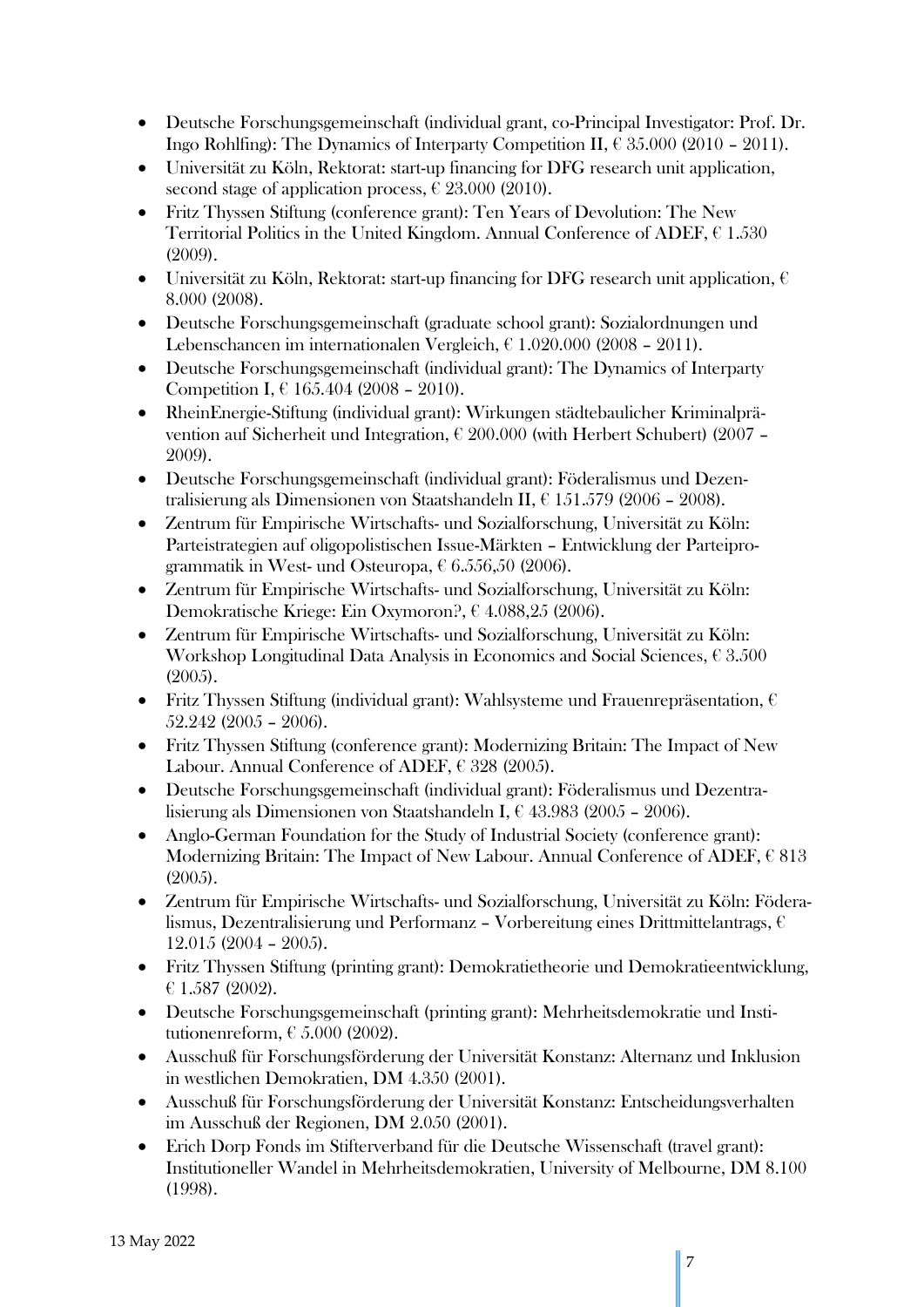- Fritz Thyssen Stiftung (travel grant): Institutioneller Wandel in Mehrheitsdemokratien, University of Wellington, DM 12.000 (1997).
- British Council (travel grant): Institutioneller Wandel von Mehrheitsdemokratien, British Library of Political Science, DM 2.500 (1997).
- Gesellschaft der Freunde der Universität Mannheim: Operationalisierung und Messung institutioneller Charakteristika in vier Mehrheitsdemokratien, DM 5.000 (1996).

# Referee, Journals

Acta Politica • American Political Science Review • British Journal of Political Science • British Journal of Politics and International Relations • Comparative Political Studies • European Integration Online Papers • European Journal of Political Research • European Political Science Review • European Union Politics • German Politics • Government and Opposition • International Political Science Review • Jahrbuch für Handlungs- und Entscheidungstheorie • Journal of Legislative Studies • Journal of Public Policy • Journal of Theoretical Politics • Legislative Studies Quarterly • Österreichische Zeitschrift für Politikwissenschaft • Party Politics • Political Studies • Politische Vierteljahresschrift • Politics & Gender • PS: Political Science & Politics • Publius. The Journal of Federalism • Regional and Federal Studies • Revue Internationale de Politique Comparée • Swiss Political Science Review • West European Politics • Zeitschrift für Politikwissenschaft • Zeitschrift für Politische Theorie

# Editorial Boards

Political Science (New Zealand) 1999 – present • Swiss Political Science Review 2014 - present

## Referee, Book Manuscripts and Research Grants

ECPR Press • Routledge • New Zealand Foundation of Research, Science and Technology (FORST) • Rockefeller Foundation • Schriftenreihe of the Arbeitskreis Deutsche England-Forschung (ADEF) • Working Paper series of the Max Planck Institute for the Study of Societies • Deutsche Forschungsgemeinschaft (DFG) • Fritz Thyssen Stiftung • Volkswagen-Stiftung • Jubiläumsfonds der Österreichischen Nationalbank • Schweizerischer Nationalfonds zur Förderung der wissenschaftlichen Forschung (SNF) • Danish Agency for Science, Technology and Innovation (Investment Capital for University Research [UNIK] Programme) • British Academy • European Science Foundation • Alexander von Humboldt-Foundation • Leverhulme Trust • Fonds Wetenschappelijk Onderzoek - Vlaanderen (FWO) • Science Fund of the Republic of Serbia • Wissenschaftliche Kommission Niedersachsen (WKN), Pro\*Niedersachsen • Brain-be 2.0 research programme, Belgian Science Policy Office (BELSPO) • European Science Foundation College of Expert Reviewers (ESF) • FWF Der Wissenschaftsfonds (Austrian Science Fund) • Czech Science Foundation

## External Member of Appointment Committees/Referee on Appointments and Promotions

Australian National University (three times) • University of Bamberg • University of Bochum (twice) • Université Catholique de Louvain • University of Darmstadt • University of Duisburg-Essen • University of Exeter (twice) • University of Frankfurt a.M. (twice) • GESIS (German Social Science Infrastructure Services) (twice: President, once: Scientific Director) • University of Hamburg (three times) • Harvard University • University of Heidelberg • Helmut Schmidt University/University of the Federal Armed Forces Hamburg • Humboldt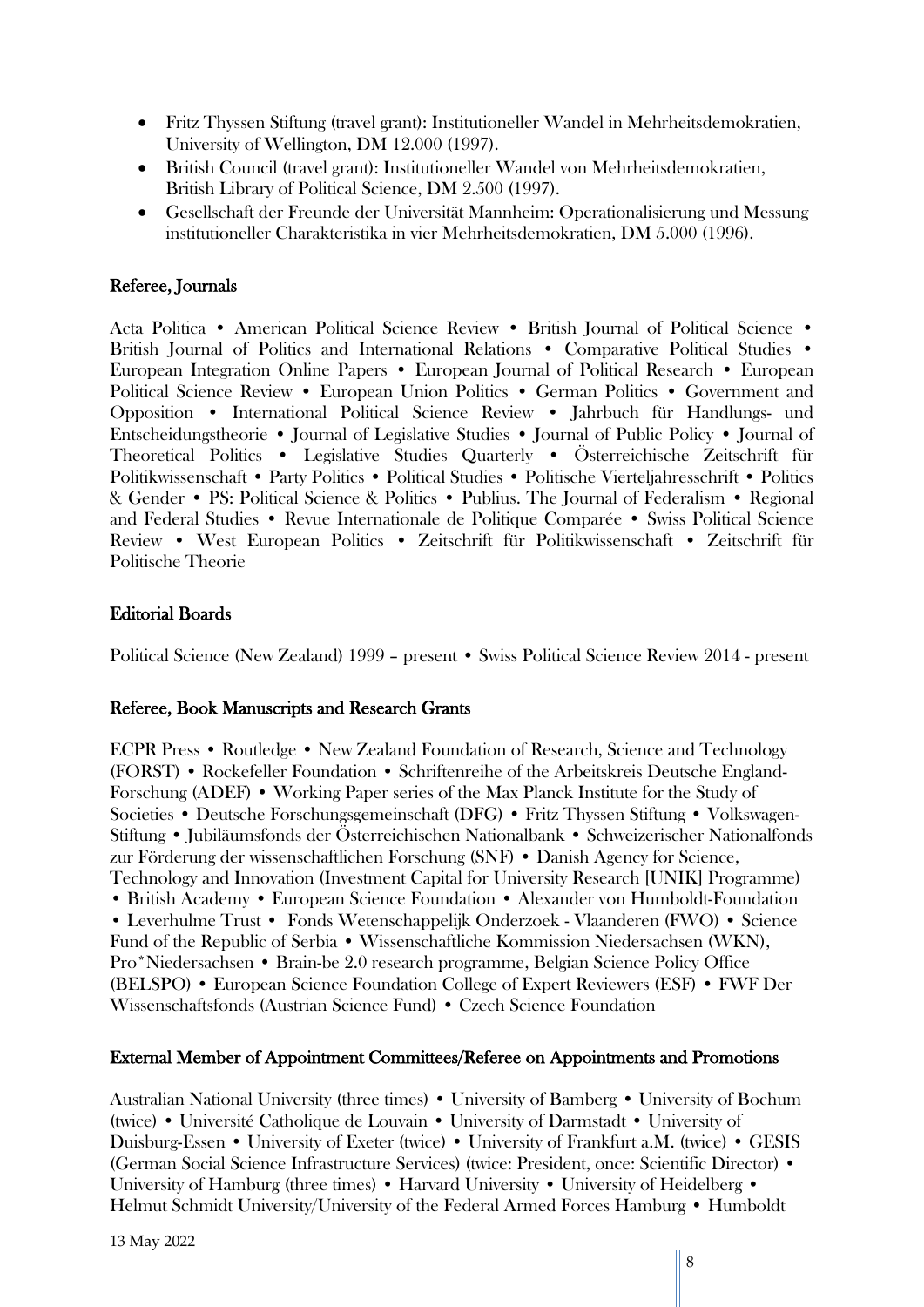University of Berlin •Jacobs University Bremen (twice) • University of Applied Sciences Cologne • University of Konstanz (twice) • University of Mannheim (four times) • University of Oldenburg (twice) • University of Oxford • University of Potsdam (twice) • Sabanci University (twice)• University of Sussex •Technical University of Munich School of Governance (three tenure track professorships, one full professorship)

## External Referee in Internal Research Grant Programmes

• University of Erlangen-Nürnberg • Catholic University of Eichstätt • Helmut Schmidt University/University of the Federal Armed Forces Hamburg

## Consulting and Advising

Bertelsmann Stiftung • Parlament der Deutschsprachigen Gemeinschaft Belgiens •FDP Bundesgeschäftstelle •confidential consulting of actors in civil war contexts on federalism as a conflict resolution instrument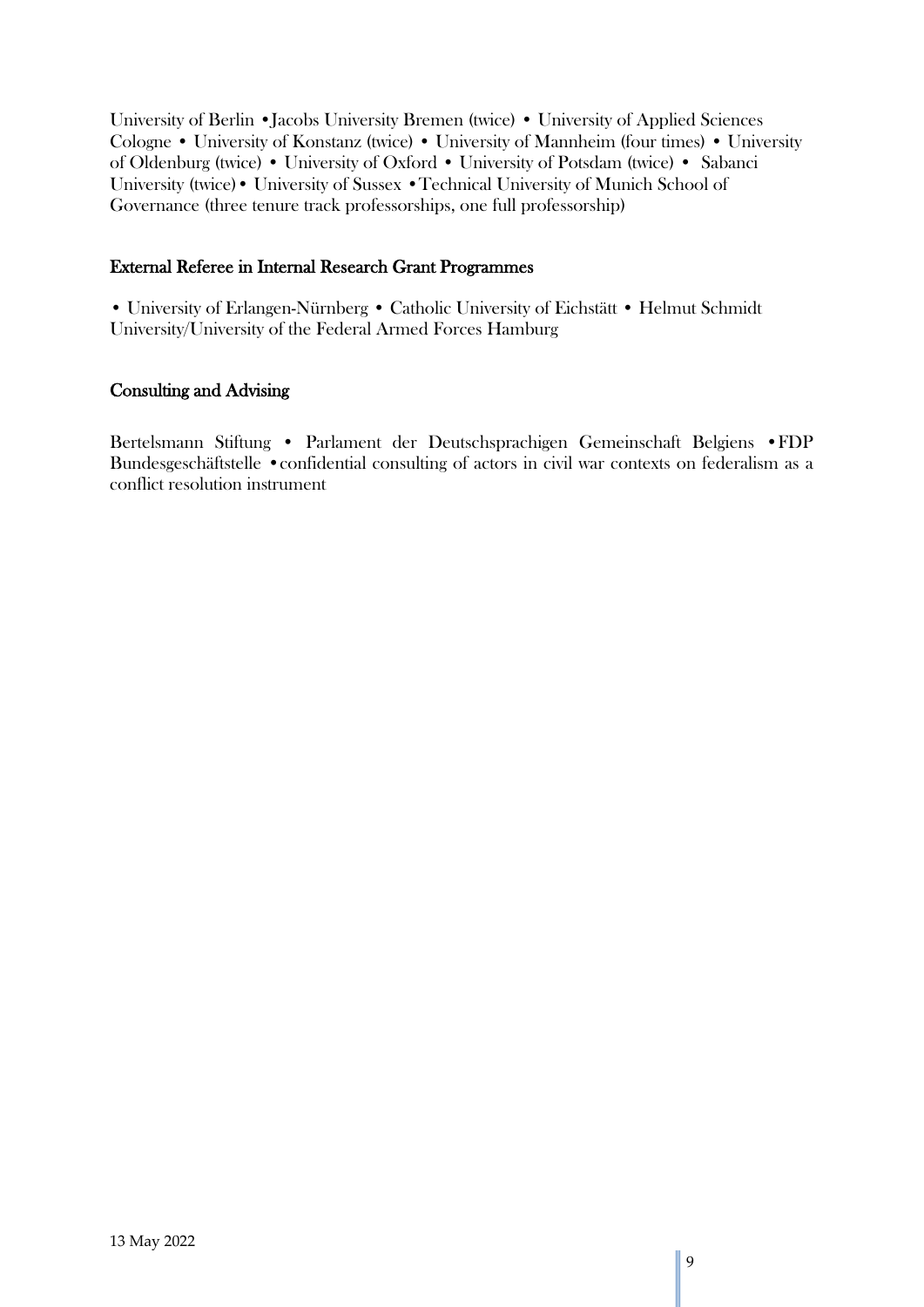## Publications

## A) Monographs and Edited Books

- (A13) Einführung in die Vergleichende Politikwissenschaft (in preparation).
- (A12) Föderalismus Eine problemorientierte Einführung (in preparation).
- (A11) (with Jan Biela and Annika Hennl) Policy Making in Multilevel Systems. Federalism, Decentralisation, and Performance in the OECD Countries, Colchester: ECPR Press 2013, 242pp.
- (A10) (with Daniela Jäger, Herbert Schubert, Katja Veil and Holger Spieckermann) Wirkungen sozialräumlicher Kriminalprävention. Vol 2: Erfolgsfaktoren von 'New Governance' in Stadtteilen mit Erneuerungsbedarf. Zwei deutsche Fallbeispiele, Köln: Verlag Sozial Raum Management 2010, 156pp.
- (A9) (with Herbert Schubert, Katja Veil, Holger Spieckermann and Daniela Jäger) Wirkungen sozialräumlicher Kriminalprävention. Vol. 1: Evaluation von städtebaulichen und wohnungswirtschaftlichen Maßnahmen in zwei deutschen Großwohnsiedlungen, Köln: Verlag Sozial Raum Management 2009, 205 pp.
- (A8) (with Roland Sturm and Heinrich Pehle) Jenseits des Ressortdenkens. Reformüberlegungen zur Institutionalisierung strategischer Regierungsführung in Deutschland. Zukunft Regieren. Beiträge für eine gestaltungsfähige Politik 3/2007, Gütersloh: Bertelsmann Stiftung 2007, 108 pp.
- (A7) Editor (with Sebastian Berg) New Labour und die Modernisierung Großbritanniens, Augsburg: Wißner Verlag 2006, 400 pp.
- (A6) Editor (with Wolfgang Leidhold) Demokratie – Chancen und Herausforderungen im 21. Jahrhundert, Münster: LIT 2005, 212 pp.
- (A5) Editor (with Thomas Zittel) Demokratietheorie und Demokratieentwicklung. Festschrift für Peter Graf Kielmansegg, Wiesbaden: VS-Verlag für Sozialwissenschaften 2004, 470 pp.
- (A4) Mehrheitsdemokratie und Institutionenreform. Verfassungspolitischer Wandel in Australien, Großbritannien, Kanada und Neuseeland im Vergleich, Frankfurt a.M.: Campus 2002, 559 pp. (habilitation thesis, University of Mannheim 2000).
- (A3) Editor Regieren in Westminster-Demokratien, Baden-Baden: Nomos 2000, 186 pp.
- (A2) Staatshandeln ohne Staatsverständnis. Die Entwicklung des Politikfeldes Arbeitsbeziehungen in Großbritannien 1965 – <sup>1990</sup>, Bochum: Brockmeyer 1995, 413 pp. (doctoral thesis, University of Freiburg 1994)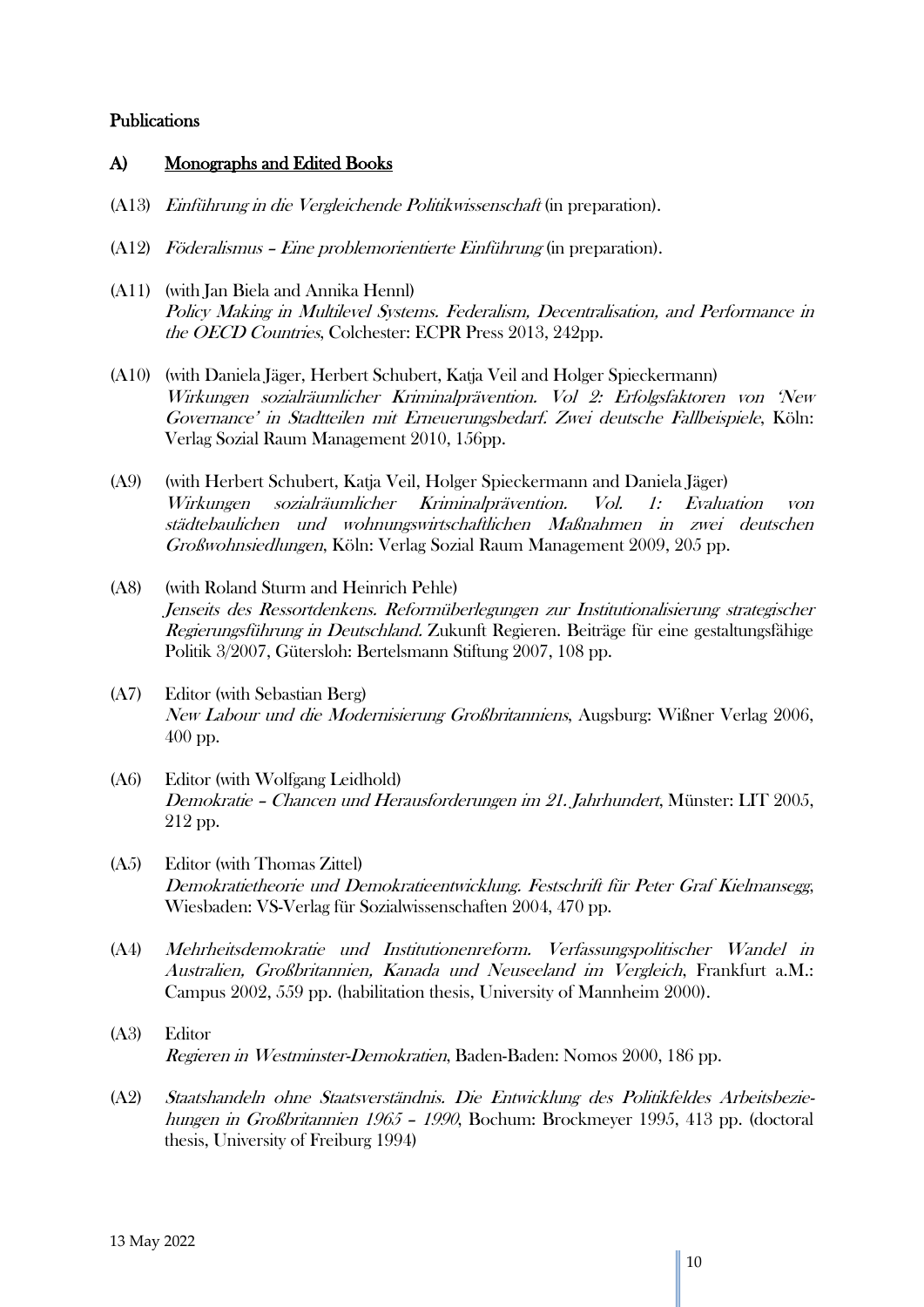(A1) Vom Pluralismus zum Korporatismus. Ein Paradigmawechsel in der Politikwissenschaft?, 158 pp. (MA thesis, University of Freiburg 1984, unpublished, deposited at University of Freiburg Library).

## B) Articles in Journals

#### In preparation/under review/revise and resubmit:

- (B51) (with Ines Niehaus and Ludwig Kuntz) Identifying Trends in Regulation: a new database on horizontal and vertical power shifts in German health policy (under review)
- (B50) (with Düzgün Arslantaş) The "competitive authoritarian" turn in Turkey: Bandwagoning vs. Reality (under review)
- (B49) (with Leonce Röth and Sandra Léon) Decentralization and the Dynamic Fragmentation of Regional Party Systems (under review)
- (B48) (with Stephan Vogel) Politikverflechtung in der Energiewende. Der Fall des Stromnetzausbaus (working paper).
- (B47) (with Leonce Röth) Ideology and Minority Accommodation. From Religious to Market Conflict (under review)
- (B46) (with Leonce Röth) Why Decentralize Authority? Explaining Decentralization Reforms in 20 Established Democracies (working paper).
- (B45) When Time is on My Side. Time Horizons and Institutional Reforms (working paper).

#### 2021:

(B44) (with Kristina Gushchina) Multi-Level Governance and Women's Legislative Representation, European Journal of Political Research 60:4, 934–953.

## 2020:

(B43) (with Düzgün Arslantaş and Şenol Arslantaş) Does the Electoral System Foster Predominant Party Systems? Evidence from Turkey. Swiss Political Science Review 26:1, 125-143.

## 2019:

(B42) (with Christopher Baethge and Mirko Dallendörfer) Federal-Level Government Participation and State-Level Electoral Performance. A Partybased Analysis of Land Elections in Germany, 1949-2017. German Politics 28:4, 583– 601.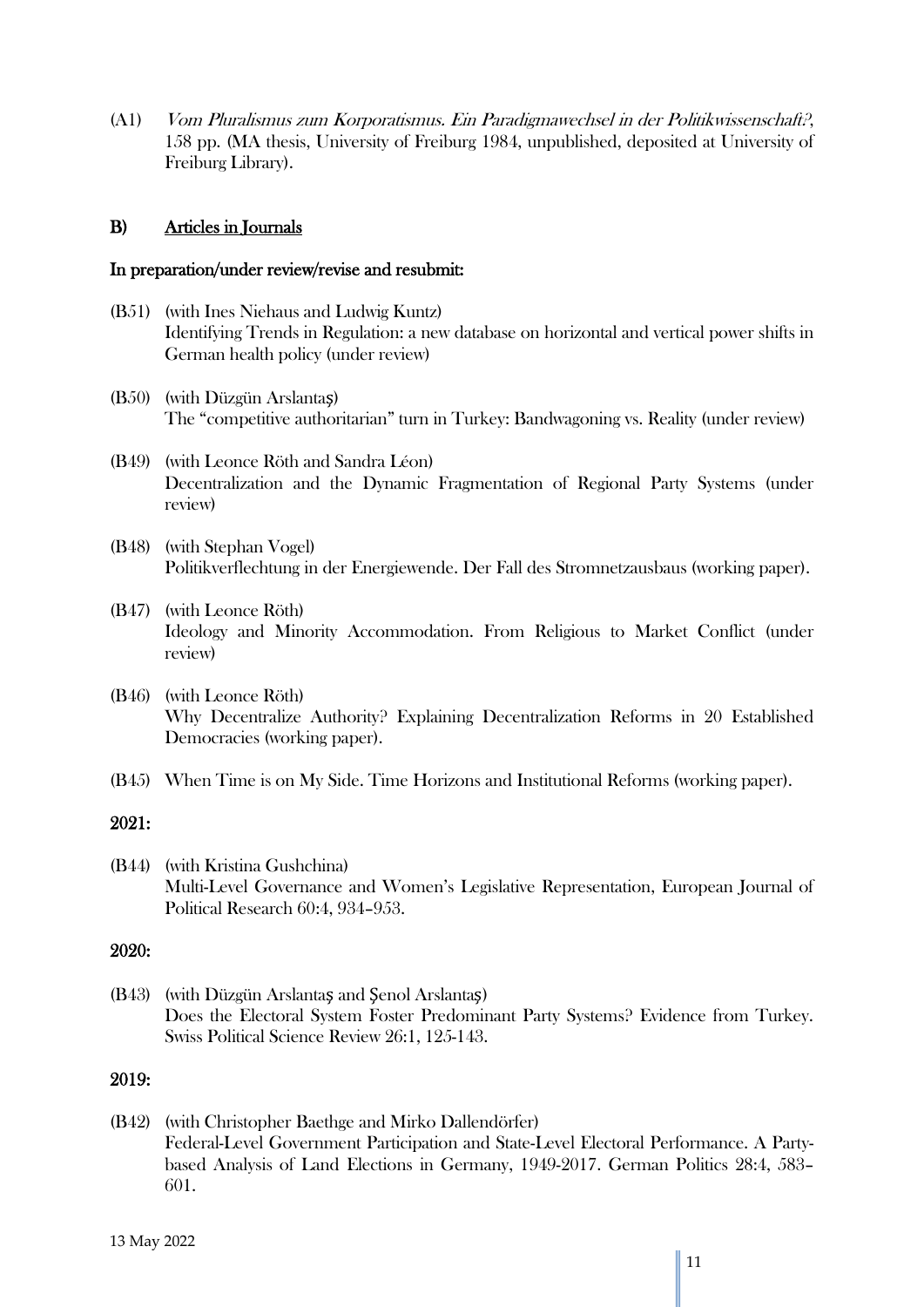- (B41) (with Paolo Dardanelli, John Kincaid, Alan Fenna, André Lecours, Ajay Kumar Singh, Sean Mueller and Stephan Vogel) Dynamic De/Centralization in Federations: Comparative Conclusions. Publius: The Journal of Federalism 49:1, 194-219.
- (B40) (with Paolo Dardanelli, John Kincaid, Alan Fenna, André Lecours and Ajay Kumar Singh) Conceptualizing, Measuring, and Theorizing Dynamic De/Centralization in Federations. Publius: The Journal of Federalism 49:1, 1-29.
- (B39) (with Stephan Vogel) Dynamic De/Centralization in Germany, 1949-2010, Publius: The Journal of Federalism 49:1, 84-111.
- (B38) (with Leonce Röth) Why Accommodate Minorities Asymmetrically? A Theory of Ideological Authority Insulation, European Journal of Political Research, 58:2, 557-581.

## 2016:

(B37) (with Leonce Röth, Çağan Varol, and Uğur Sadioğlu) Centre-Periphery Conflict and Ideological Distance in Turkey, Swiss Political Science Review 22:4, 585 – 607.

#### 2014:

(B36) (with Dennis Spies) Does the Mode of Candidate Selection Affect the Representativeness of Parties?, Party Politics 20:4, 576 - 590.

#### 2012:

(B35) (with Jan Biela and Annika Hennl) Combining Federalism and Decentralization. Comparative Case Studies on Regional Development Policies in Switzerland, Austria, Denmark and Ireland, Comparative Political Studies 45:4, 447-76.

# 2011:

(B34) (with Jörn Fischer)

Wie gewonnen, so zerronnen? Selektions- und Deselektionsmechanismen in den Karrieren von deutschen Bundesministern, Politische Vierteljahresschrift Sonderheft 44/2010, 192-212 (= Special Issue: Politik als Beruf, ed. by Michael Edinger and Werner Patzelt, Wiesbaden: VS Verlag für Sozialwissenschaften).

- (B33) (with Jörn Fischer) Der Bundestag: Sprungbrett oder Auffangbecken? Ministerkarrieren zwischen Parlament und Exekutive, Zeitschrift für Parlamentsfragen 41:1, 36-41.
- (B32) (with Jan Sauermann)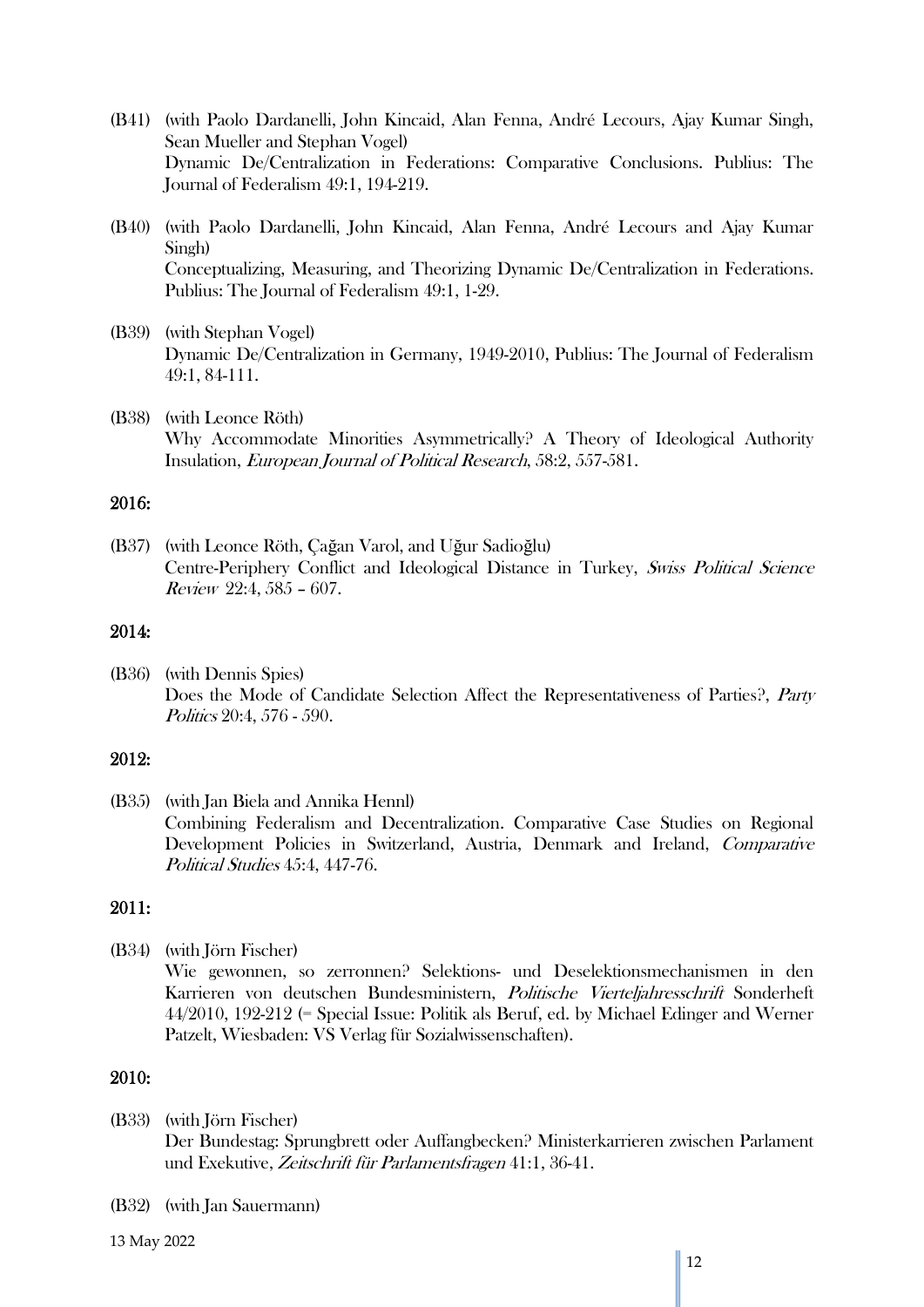Taking Others into Account. Self-Interest and Fairness in Majority Decision Making, American Journal of Political Science 54:3, 667-685.

#### 2009:

- (B31) MMP, Minority Governments and Parliamentary Opposition, New Zealand Journal of Public and International Law 7:1, 77-91.
- (B30) (with Jörn Fischer) Linkages between Parliamentary and Ministerial Careers in Germany, 1949 – 2008. The Bundestag as Recruitment Pool, German Politics 18:2, 140-154.

### 2008:

- (B29) (with Annika Hennl) Repräsentationschancen in interaktiven Nominierungsverfahren. Ein Vergleich der Aufstellung von Parteilisten bei deutschen Landtagswahlen, Zeitschrift für Politikwissenschaft 18:3, 325-352.
- (B28) (with Annika Hennl) Wahlsysteme und Frauenrepräsentation. Ein Vergleich der deutschen Landesparlamente, Zeitschrift für Politikwissenschaft 18:2, 167-184.
- (B27) (with Annika Hennl) Ticket-balancing in Mixed-Member Proportional Systems. Comparing Subnational Elections in Germany, Electoral Studies 27:2, 321-336.
- (B26) Parliamentary Opposition in Westminster Democracies: Britain, Canada, Australia and New Zealand, Journal of Legislative Studies 14:1/2, 20-45. (= Special Issue: Parliamentary Opposition in Old and New Democracies). [Reprinted in: Philip Norton (ed.) The Impact of Legislatures. A Quarter-Century of The Journal of Legislative Studies, London: Routledge 2021, 193-218.]

## 2007:

- (B25) (with Niels Ehlert and Annika Hennl) Föderalismus, Dezentralisierung und Performanz. Eine makroquantitative Analyse zur Leistungsfähigkeit territorialer Politikorganisation in entwickelten Demokratien, Politische Vierteljahresschrift 48:2, 243-268.
- (B24) Neuere Beiträge zur Empirischen Institutionenanalyse: Von der Gegenstands- zur Problemorientierung, Politische Vierteljahresschrift 48:1, 119-135.
- (B23) (with Henning van den Brink) Kommunale Sicherheitspolitik zwischen Expansion, Delegation und Kooperation, Aus Politik und Zeitgeschichte B12/2007, 4-11. (Extracts reprinted in: Politik in der modernen Gesellschaft. Studienbuch für Polizei-Fachhochschulen, Stuttgart: Boorberg Verlag 2008).

#### 2006:

(B22) (with Jörn Fischer and Ingo Rohlfing)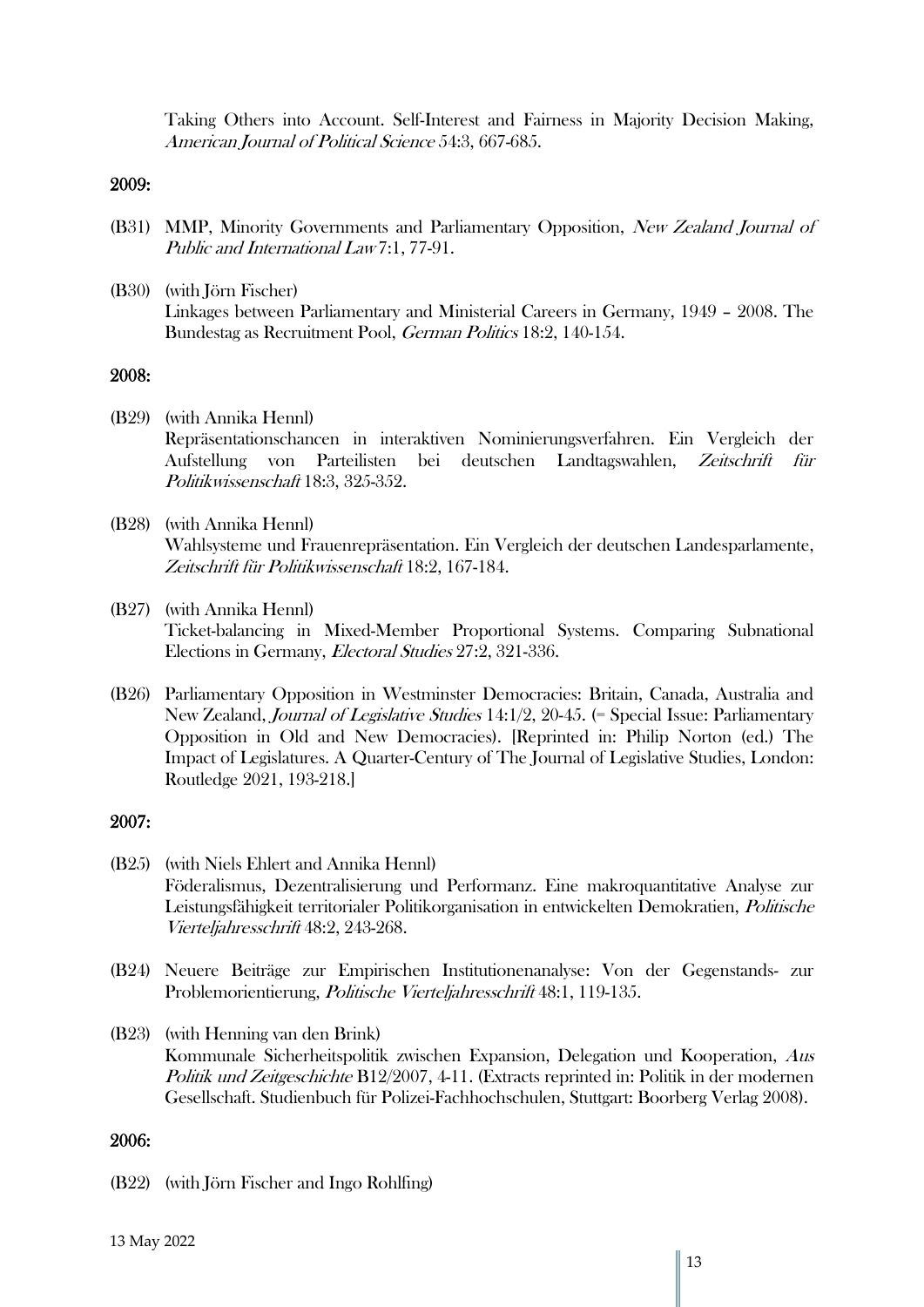The Push and Pull of Ministerial Resignations in Germany, 1969 – 2005, West European Politics 29:4, 709-735.

(B21) (with Simon Franzmann) Locating Political Parties in Policy Space. A Reanalysis of Party Manifesto Data, Party Politics, 12:2, 163-188.

### 2005:

(B20) (with Eric Seils) Demokratie-Audits. Zwischenbilanz zu einem neuen Instrument der empirischen Demokratieforschung, Politische Vierteljahresschrift, 46:1, 133-143.

#### 2004:

- (B19) Föderalismus. Renaissance eines politischen Ordnungsprinzips?, Neue Politische Literatur, 49:1, 85-113.
- (B18) (with Hartmut Rosa) The Fine Art of Government. Wilhelm Hennis's Comprehensive Conception of Politics and Practical Insight, European Journal of Political Theory, 3:1, 99-107.

#### 2003:

(B17) (with Christoph Hönnige) Opening the Black Box. Decision-making in the Committee of the Regions, Regional and Federal Studies 13:2, 1-29.

#### 2002:

- (B16) Gemischte Wahlsysteme. Ein Vorschlag zur typologischen Einordnung, Zeitschrift für Politikwissenschaft 12:4, 1547-1574.
- (B15) Alternation, Inclusion and the European Union, *European Union Politics* 3:4, 445-458.
- (B14) Abschied von Westminster? Die Verfassungsreformen der Regierung Blair, PIN Politik im Netz (2002), 16 pp, [http://www.politik-im-netz.com/pin\\_ie.htm.](http://www.politik-im-netz.com/pin_ie.htm)
- (B13) (with Matthias Lehnert, Bernhard Miller and Ulrich Sieberer) The Democratic Quality of Institutional Regimes: A Conceptual Framework, *Political* Studies 50, 313-331.

- (B12) (with Thomas Brechtel) Party System, Bargaining Power and Coalition Formation after the 1999 New Zealand General Election, Political Science 51, 182-186.
- (B11) (with Thomas Brechtel) Party System and Coalition Formation in Post-Reform New Zealand, Political Science 51, 3-26.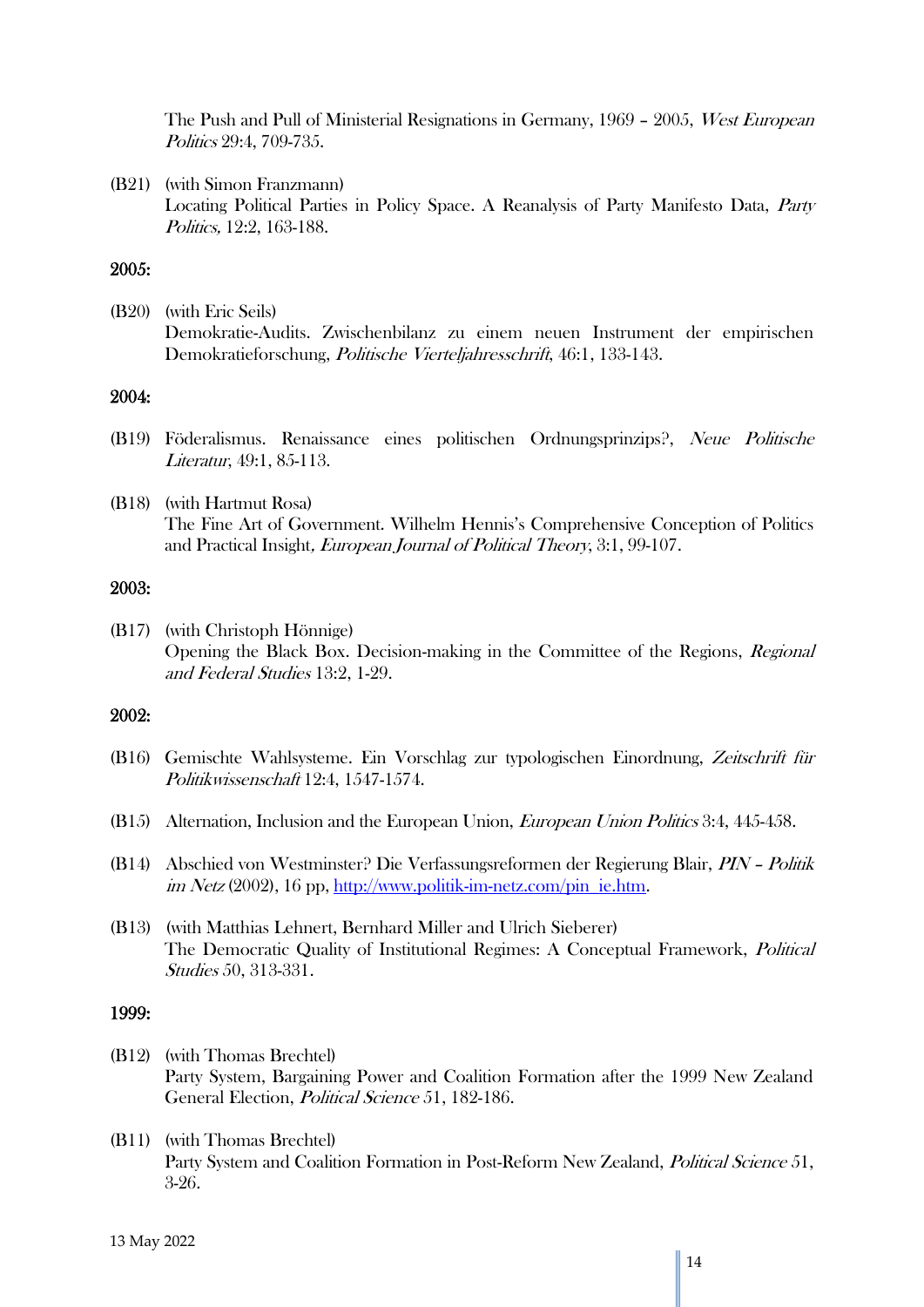### 1998:

(B10) Vetopunkte der Demokratie. Eine Kritik neuerer Ansätze der Demokratietypologie und ein Alternativvorschlag, Zeitschrift für Parlamentsfragen 29, 525-541.

#### 1997:

(B9) Types of Democracy. From Classical to New Institutionalism, Journal of Theoretical Politics 9, 419-444.

#### 1993:

- (B8) Thatcherism: A New Phase in British Politics, Current Economics and Politics of Europe 2, 251-261.
- (B7) Prädominanz und Wettbewerb. Zur britischen Unterhauswahl 1992, Zeitschrift für Politik 39, 98-105.

### 1991:

- (B6) Das britische Parteiensystem: Besonderheiten und Wandlungsprozesse, Der Bürger im Staat 41, 221-227. [reprinted in: Wolf Gaebe et al.: Großbritannien, Stuttgart/Berlin/Köln: Kohlhammer 1992, pp. 49-69.]
- (B5) Wahlen und Parteiensystem in der Ära Thatcher, Aus Politik und Zeitgeschichte B 28/1991, 15-25.
- (B4) Das Politische Projekt des Thatcherismus: "Freie Wirtschaft" und "Starker Staat", Österreichische Zeitschrift für Politikwissenschaft 20 (1991), 91-100.

#### 1989:

(B3) Licht am Ende des Tunnels. Die britische Gewerkschaftsbewegung Ende der achtziger Jahre, Sozialismus 15:11 (1989), 44-47.

#### 1988:

(B2) Labours Wahlprogramm und Wahlkampagne 1987: Britain Will Win, Zeitschrift für Parlamentsfragen 19, 92-99.

### 1987:

(B1) "On and On"? Die Wahlen in Großbritannien und die Perspektiven der Labour Party, Zeitschrift für Politik 34, 426-432.

## C) Book Chapters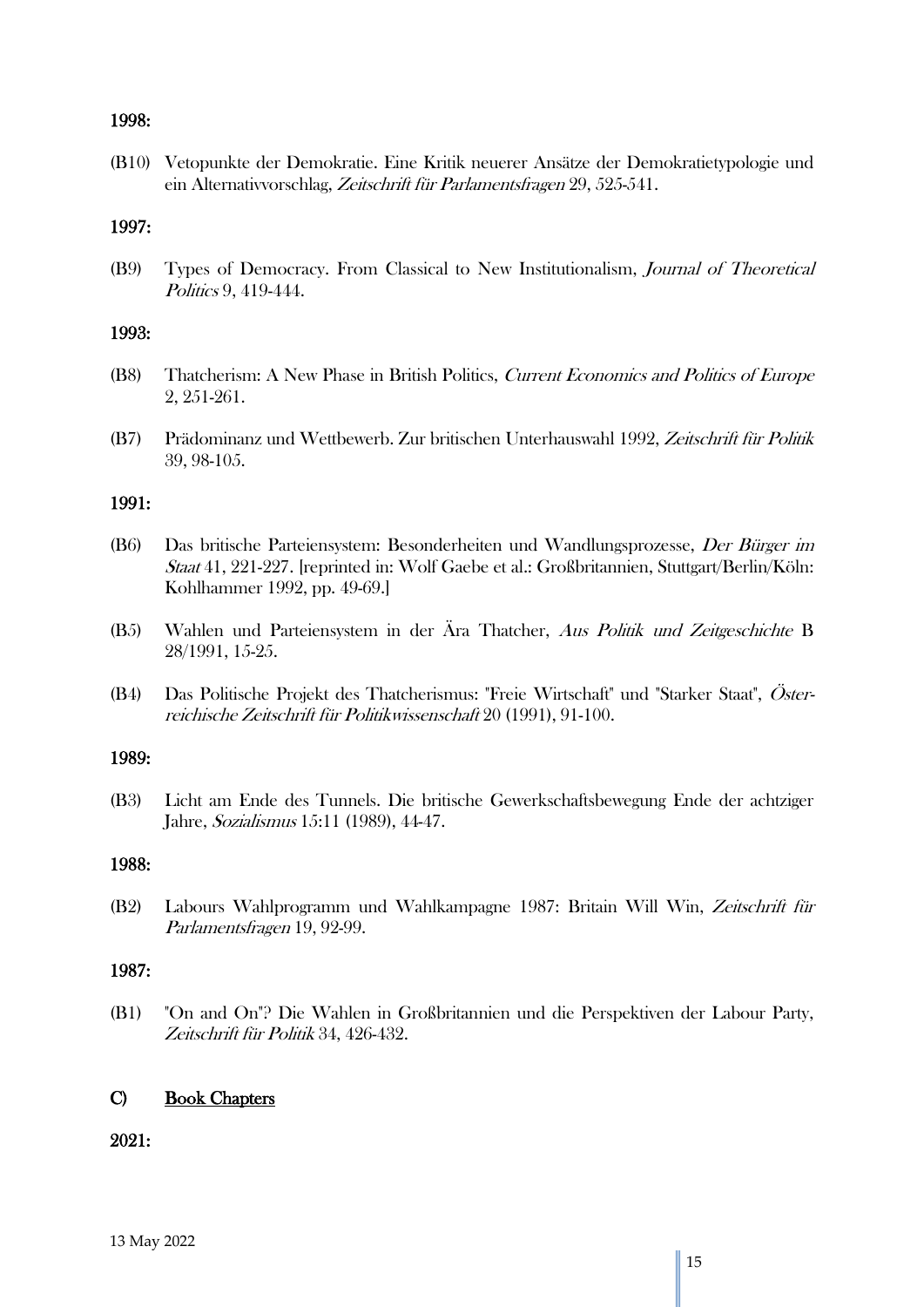(C58) Parliamentary Opposition in Westminster Democracies: Britain, Canada, Australia and New Zealand, in: Philip Norton (ed.), The Impact of Legislatures. A Quarter-Century of The Journal of Legislative Studies, London: Routledge 2021, 193-218 (see B26).

## 2018:

(C57) (with Aurel Croissant and Raymond Miller) 2018 New Zealand Report, in Bertelsmann Stiftung (ed.), Sustainable Governance Indicators 2018. Policy Performance and Governance Capacities in the OECD. Gütersloh: Bertelsmann Stiftung.

## 2017:

(C56) (with Aurel Croissant and Raymond Miller) 2017 New Zealand Report, in Bertelsmann Stiftung (ed.), Sustainable Governance Indicators 2017. Policy Performance and Governance Capacities in the OECD. Gütersloh: Bertelsmann Stiftung.

## 2016:

- (C55) (with Aurel Croissant and Raymond Miller) 2016 New Zealand Report, in Bertelsmann Stiftung (ed.), Sustainable Governance Indicators 2016. Policy Performance and Governance Capacities in the OECD. Gütersloh: Bertelsmann Stiftung.
- (C54) (with Christina Zuber) Die politische Theorie des Neo-Institutionalismus: James March und Johan Olsen, in André Brodocz and Gary S. Schaal (eds), Politische Theorien der Gegenwart II, Opladen and Toronto: Verlag Barbara Budrich/UTB, fourth, fully revised edition, 301-331.

## 2015:

- (C53) (with Aurel Croissant and Raymond Miller) 2015 New Zealand Report, in Bertelsmann Stiftung (ed.), Sustainable Governance Indicators 2015. Policy Performance and Governance Capacities in the OECD. Gütersloh: Bertelsmann Stiftung. [http://www.sgi](http://www.sgi-network.org/docs/2015/country/SGI2015_New_Zealand.pdf)[network.org/docs/2015/country/SGI2015\\_New\\_Zealand.pdf.](http://www.sgi-network.org/docs/2015/country/SGI2015_New_Zealand.pdf)
- (C52) Peter Ramsauer, in Udo Kempf, Hans-Georg Merz and Markus Gloe (eds), Kanzler und Minister 2005 – 2013. Biografisches Lexikon der deutschen Bundesregierungen, Wiesbaden: Springer VS 2015, 167-170.

- (C51) (with Aurel Croissant and Raymond Miller) New Zealand, in Bertelsmann Stiftung (ed.), Sustainable Governance Indicators 2014. Policy Performance and Governance Capacities in the OECD. Gütersloh: Bertelsmann Stiftung, 43pp. (http://www.sgi-network.org/docs/2014/country/SGI2014\_New\_Zealand.pdf).
- (C50) (with Jörn Fischer)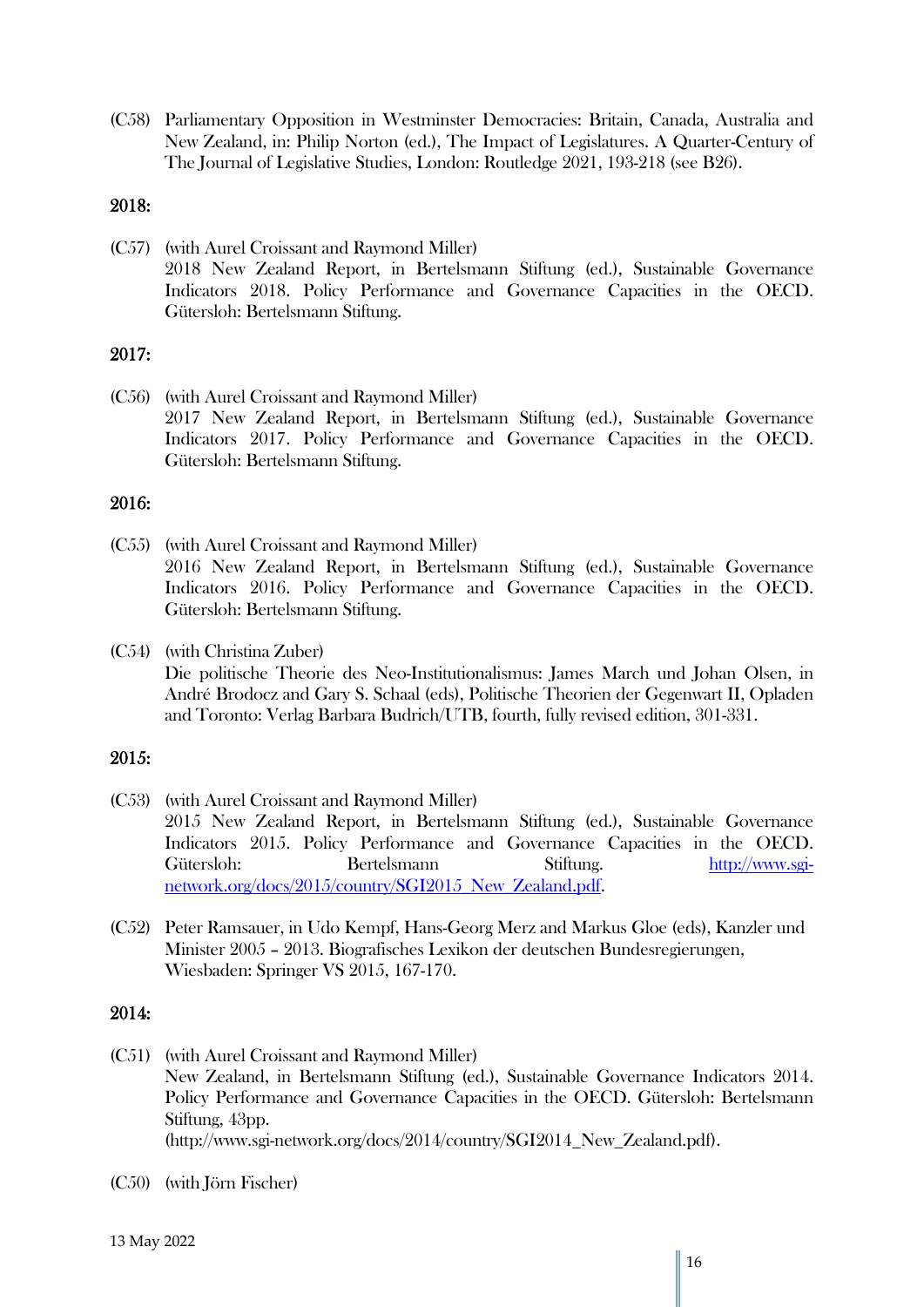Wahlentscheidende Ministerrücktritte in der Ära Merkel? Ursachen, Bestandsaufnahme, Folgen, in Eckhard Jesse and Roland Sturm (eds), Bilanz der Bundestagswahl 2013 – Voraussetzungen, Ergebnisse, Folgen, Baden-Baden: Nomos 2014, 421-448.

### 2013:

- (C49) Verkehrsinfrastrukturpolitik im Territorialen Staat, in Klaus Brummer and Heinrich Pehle (eds), Analysen Nationaler und Supranationaler Politik. Festschrift für Roland Sturm, Opladen: Verlag Barbara Budrich, 293-302.
- (C48) Institutional Regimes, in Jan W. van Deth (ed.), Comparative Politics. The Problem of Equivalence, ECPR Classics Series, Colchester: ECPR Press, 205-221 (Reprint of C8).

### 2012:

(C47) Politiktheoretische Zugänge zum Föderalismus, in: Ines Härtel (ed.), Handbuch Föderalismus – Föderalismus als demokratische Rechtsordnung und Rechtskultur in Deutschland, Europa und der Welt. Band 1: Grundlagen des Föderalismus und der deutsche Bundesstaat, Heidelberg: Springer-Verlag, 165-178.

#### 2011:

- (C47) (with Claudia Scott and Aurel Croissant) New Zealand, in: Bertelsmann Stiftung (ed.), Sustainable Governance Indicators 2011. Policy Performance and Governance Capacities in the OECD. Gütersloh: Bertelsmann Stiftung, 222-224.
- (C46) (with Claudia Scott and Aurel Croissant) New Zealand Report, in: Bertelsmann Stiftung (ed.), Sustainable Governance Indicators 2011. Gütersloh: Bertelsmann Stiftung, 36 pp. (www.sgi-network.org.)
- (C45) Prime Ministerial and Presidential [Power], in: Keith Dowding (ed.), Encyclopedia of Power, Thousand Oaks, CA: Sage 2011, 530-532.
- (C44) Legislative Power, in: Keith Dowding (ed.), Encyclopedia of Power, Thousand Oaks, CA: Sage 2011, 382.
- (C43) Federal Structure, in: Keith Dowding (ed.), Encyclopedia of Power, Thousand Oaks, CA: Sage 2011, 245.
- (C42) Executive Power, in: Keith Dowding (ed.), Encyclopedia of Power, Thousand Oaks, CA: Sage 2011, 228-229.

- (C41) Die Zweite Kammer in Neuseeland. Funktionsprobleme, Auflösung und Folgewirkungen, in Gisela Riescher/Sabine Ruß/Christoph Haas (eds), Zweite Kammern, München: Oldenbourg 2010, second revised edition, 453-467.
- (C40) Vergleichende Regierungslehre/Vergleichende Analyse Politischer Systeme/Vergleichende Politikwissenschaft, in: Dieter Nohlen and Rainer-Olaf Schultze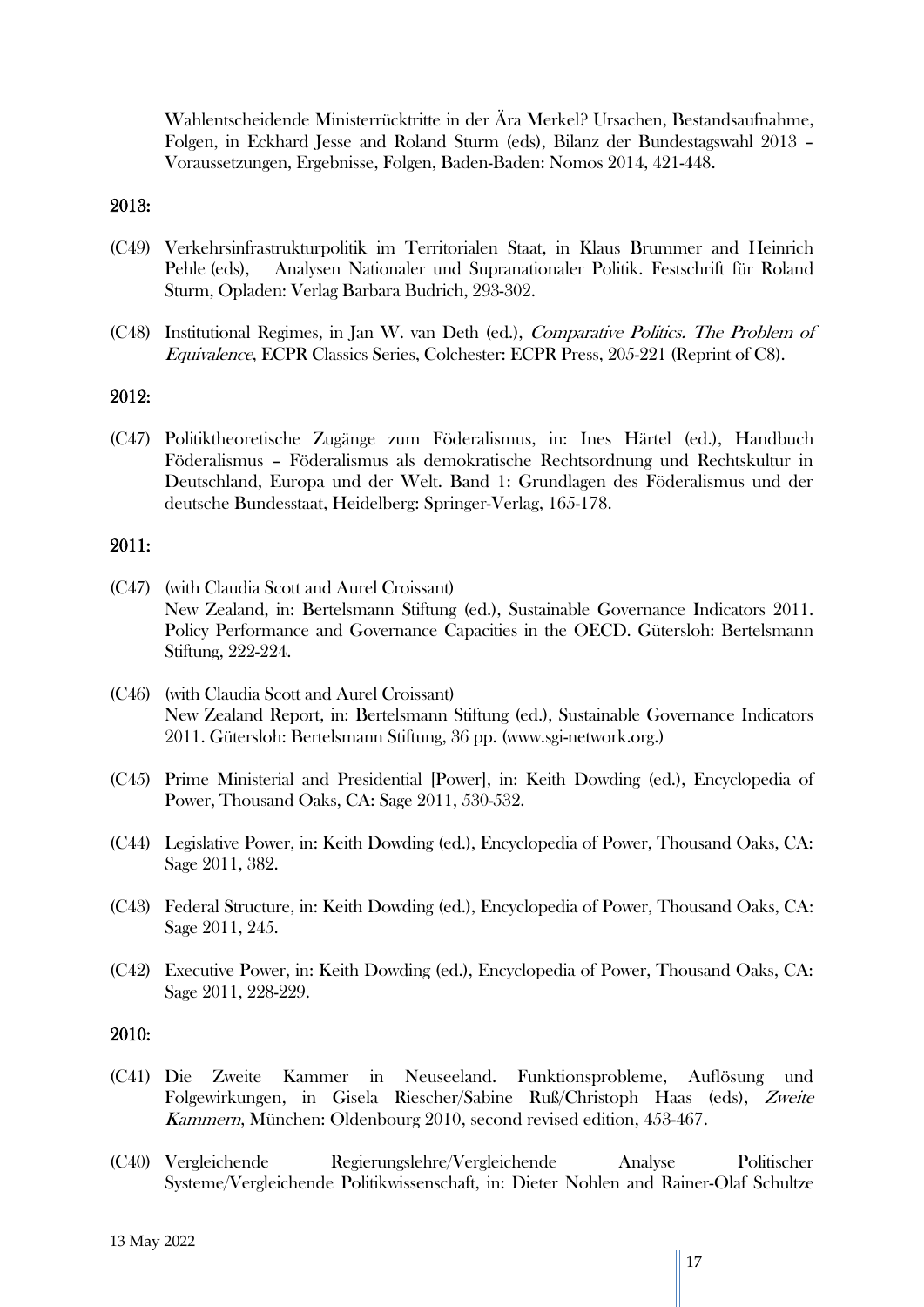(eds), Lexikon der Politikwissenschaft, volume 2: N-Z. München: Beck, fourth edition, 1162-1166.

(C39) Semipräsidentialismus, in: Dieter Nohlen and Rainer-Olaf Schultze (eds), Lexikon der Politikwissenschaft, volume 2: N-Z. München: Beck, fourth edition, 945-946.

### 2009:

- (C38) Die politische Theorie des Neo-Institutionalismus: James March und Johan Olsen, in André Brodocz and Gary S. Schaal (eds), Politische Theorien der Gegenwart II, Opladen and Farmington Hills: Verlag Barbara Budrich/UTB, third edition, 313-342.
- (C37) New Zealand Expert Report, in: Bertelsmann Stiftung (ed.), Sustainable Governance Indicators 2009. Gütersloh: Bertelsmann Stiftung, 34 pp.
- (C36) (with Jörn Fischer)

Hiring and Firing Ministers under Informal Constraints: Germany, in: Keith Dowding and Patrick Dumont (eds), The Selection of Ministers in Europe: Hiring and Firing, London: Routledge, 21-40.

(C35) (with Niels Ehlert)

Federalism, Decentralization, and Macro-Economic Performance in OECD Countries, in: Steffen Ganghof, Christoph Hönnige and Christian Stecker (eds), Parlamente, Agendasetzung und Vetospieler. Festschrift für Herbert Döring, Wiesbaden: VS Verlag für Sozialwissenschaften, 69-92.

#### 2008:

(C34) New Labour, Institutional Reforms and the Quality of British Democracy, in: Erich Fröschl, Ulrike Kozeluh and Christian Schaller (eds), Democratisation and De-Democratisation in Europe? Austria, Britain, Italy, and the Czech Republic – A Comparison, Innsbruck: StudienVerlag, 47-64.

- (C33) (with Henning van den Brink) Kommunale Sicherheitspolitik. Expansion – Delegation – Kooperation, in: Winfried Kösters (ed.), Handbuch Erfolgreiche Kommunalpolitik. Ergänzungslieferung H2-7, Berlin: Raabe-Verlag. (This is a modified version of B23).
- (C32) Ressortübergreifende Steuerung politischer Reformprogramme. Was kann die Bundesrepublik Deutschland von anderen parlamentarischen Demokratien lernen?, in: André Kaiser, Roland Sturm and Heinrich Pehle, Jenseits des Ressortdenkens. Reformüberlegungen zur Institutionalisierung strategischer Regierungsführung in Deutschland. Zukunft Regieren. Beiträge für eine gestaltungsfähige Politik 3/2007, Gütersloh: Bertelsmann Stiftung, 12-54.
- (C31) Tsebelis, Veto Players, in: Steffen Kailitz (ed.), Schlüsselwerke der Politikwissenschaft, Wiesbaden: VS Verlag für Sozialwissenschaften, 464-468.
- (C30) Buchanan/Tullock, The Calculus of Consent, in: Steffen Kailitz (ed.), Schlüsselwerke der Politikwissenschaft, Wiesbaden: VS Verlag für Sozialwissenschaften, 56-60.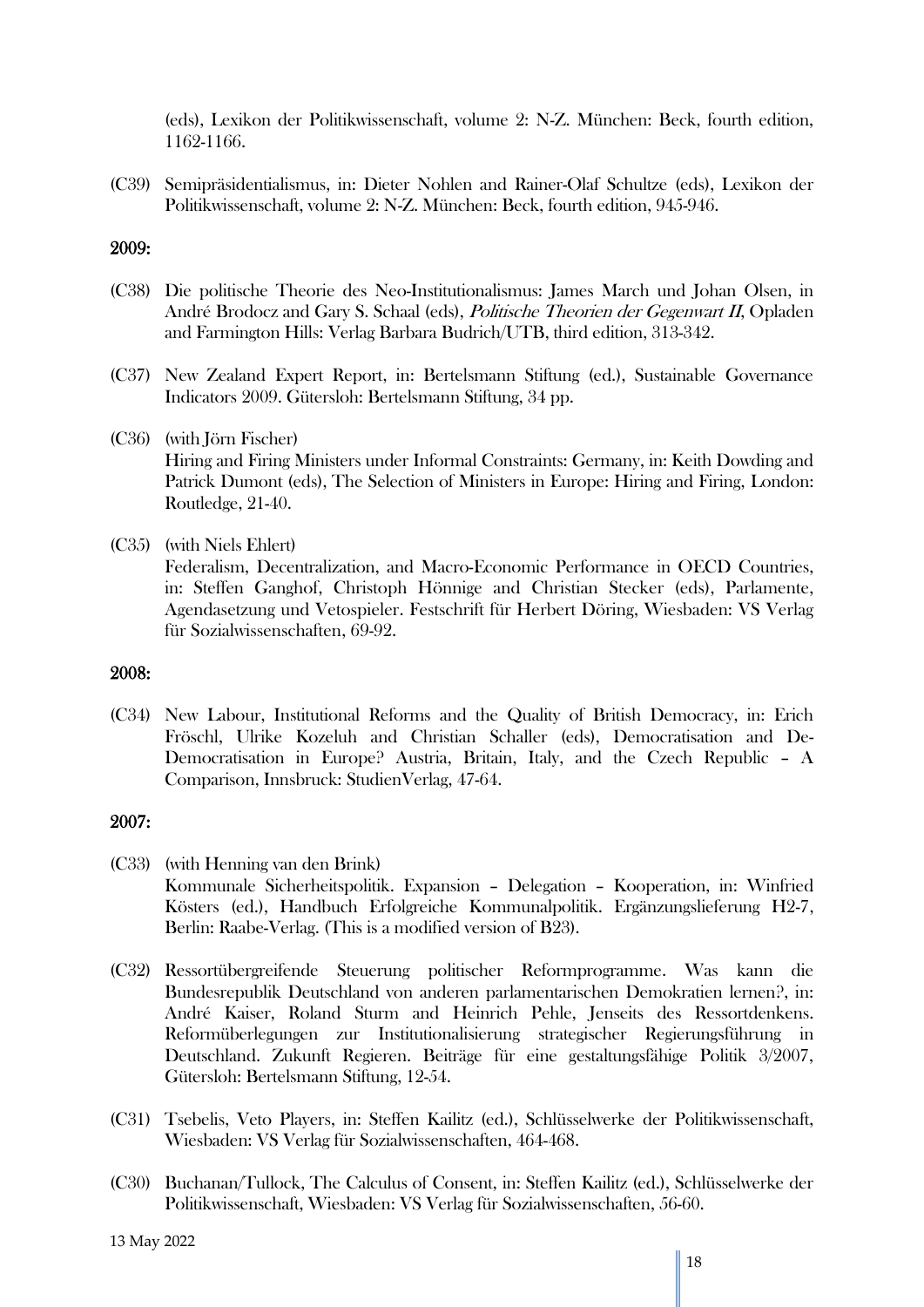- (C29) Staatsformen, in: Dieter Fuchs and Edeltraud Roller (eds), Lexikon Politik. Hundert Grundbegriffe, Stuttgart: Reclam, 288-291.
- (C28) Parlamentarische/präsidentielle Demokratie, in: Dieter Fuchs and Edeltraud Roller (eds), Lexikon Politik. Hundert Grundbegriffe, Stuttgart: Reclam, 192-195.
- (C27) Konsensus- und Mehrheitsdemokratie, in: Dieter Fuchs and Edeltraud Roller (eds), Lexikon Politik. Hundert Grundbegriffe, Stuttgart: Reclam 146-150.
- (C26) Herrschaft, in: Dieter Fuchs and Edeltraud Roller (eds), Lexikon Politik. Hundert Grundbegriffe, Stuttgart: Reclam 109-111.
- (C25) Anthony Downs, Ökonomische Theorie der Demokratie, in Manfred Brocker (ed.), Geschichte des Politischen Denkens – Ausgewählte Werkanalysen, Frankfurt: Suhrkamp, 619-634.

#### 2006:

- (C24) Parteien und Wahlen, in Hans Kastendiek and Roland Sturm (eds), Länderbericht Großbritannien, Bonn: Bundeszentrale für politische Bildung, 181-204 (bookshop and library edition Opladen and Farmington Hills. Verlag Barbara Budrich 2007).
- (C23) Die politische Theorie des Neo-Institutionalismus: James March und Johan Olsen, in André Brodocz and Gary S. Schaal (eds), Politische Theorien der Gegenwart II, Opladen and Farmington Hills: Verlag Barbara Budrich/UTB, second revised edition, 313-342.
- (C22) (with Sebastian Berg)

New Labour in Government: die Konsequenzen der ersten beiden Amtsperioden für Politik und Gesellschaft, in: Sebastian Berg and André Kaiser (eds), New Labour und die Modernisierung Großbritanniens, Augsburg: Wißner Verlag, 7-12.

(C21) (with Simon Franzmann) New Labours Strategie auf dem politischen Issue-Markt, in: Sebastian Berg and André Kaiser (eds), New Labour und die Modernisierung Großbritanniens, Augsburg: Wißner Verlag, 208-235.

## 2005:

(C20) (with Wolfgang Leidhold) Aufgaben und Ziele der Stiftung Demokratie, in: André Kaiser and Wolfgang Leidhold (eds), Demokratie – Chancen und Herausforderungen im 21. Jahrhundert, Münster: LIT, 8-18.

#### 2004:

(C19) (with Thomas Zittel)

Demokratietheorie und Demokratieentwicklung: Fragestellungen im Werk von Peter Graf Kielmansegg, in: André Kaiser and Thomas Zittel (eds), Demokratietheorie und Demokratieentwicklung. Festschrift für Peter Graf Kielmansegg, Wiesbaden: VS Verlag für Sozialwissenschaften, 9-18.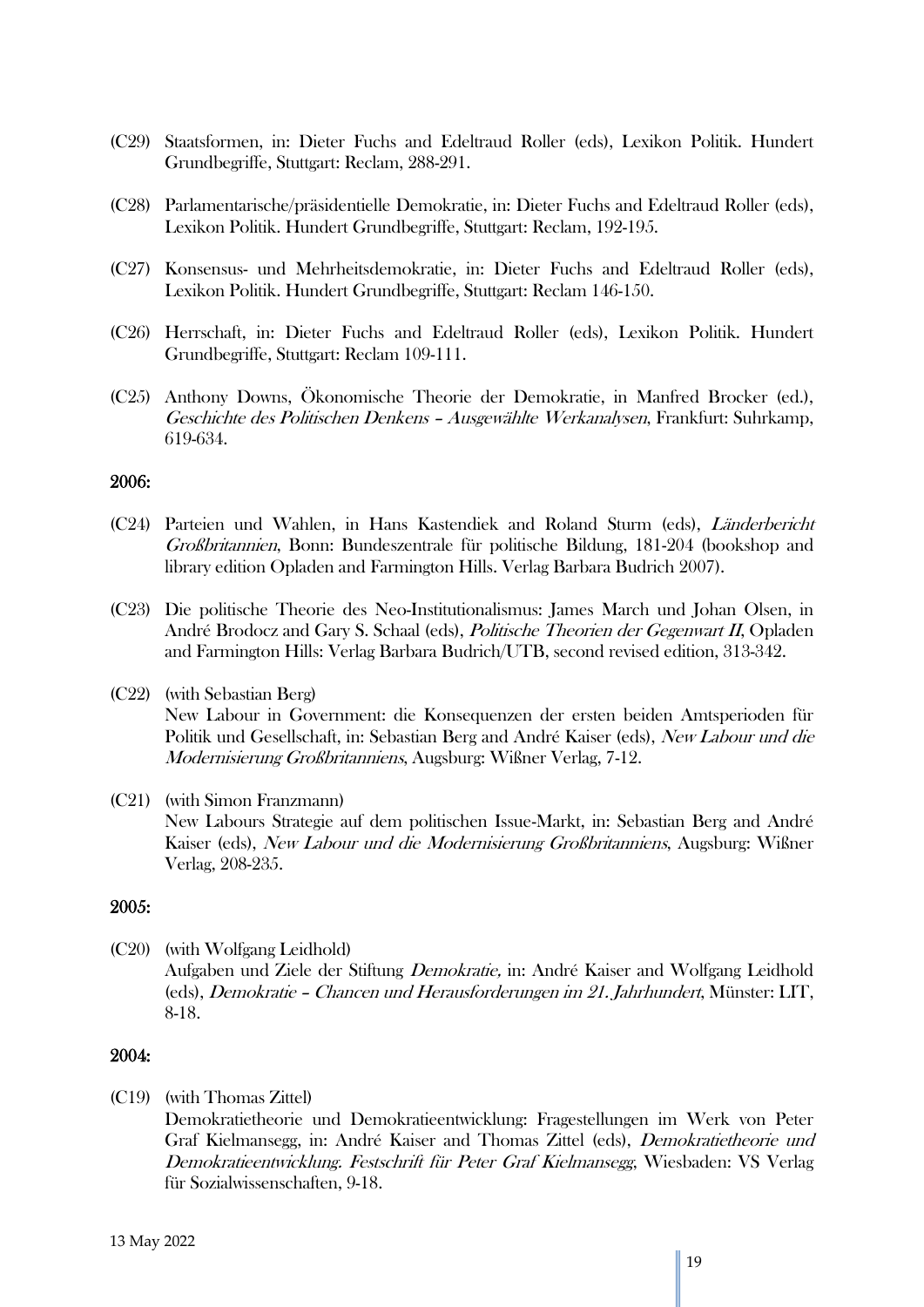- (C18) Johan P. Olsen, in: Gisela Riescher (ed.), Politische Theorie der Gegenwart in Einzeldarstellungen, Stuttgart: Kröner, 365-368.
- (C17) Alternanz und Inklusion. Zur Repräsentation politischer Präferenzen in den westeuropäischen Demokratien, 1950 – 2000, in: André Kaiser and Thomas Zittel (eds), Demokratietheorie und Demokratieentwicklung. Festschrift für Peter Graf Kielmansegg, Wiesbaden: VS Verlag für Sozialwissenschaften, 173-196.
- (C16) Das Verhältnis von Parlament und Regierung in Großbritannien seit den sechziger Jahren. Strukturelle und konjunkturelle Faktoren des Wandels, in Marie-Luise Recker (ed.), Parlamentarismus in Europa. Deutschland, England und Frankreich im Vergleich. Schriften des Historischen Kollegs Kolloquien 60, München: Oldenbourg, 139-160.

### 2001:

(C15) Die politische Theorie des Neo-Institutionalismus: James March und Johan Olsen, in André Brodocz and Gary S. Schaal (eds), Politische Theorien der Gegenwart II, Opladen, UTB, pp. 253-282.

### 2000:

- (C14) House of Lords and Monarchy: British majoritarian democracy and the current reform debate on its pre-democratic institutions, in Peter Catterall/Ulrike Jordan/Wolfram Kaiser (eds), Reforming the Constitution: Debates in Twentieth-Century Britain, London, Frank Cass, pp. 97-128.
- (C13) Die Zweite Kammer in Neuseeland. Funktionsprobleme, Auflösung und Folgewirkungen, in Gisela Riescher/Sabine Ruß/Christoph Haas (eds), Zweite Kammern, München, Oldenbourg, pp. 368-380.
- (C12) Pfadabhängigkeit und Lernen: Zur Dynamik der neuseeländischen Institutionenreformen, in André Kaiser (ed.), Regieren in Westminster-Demokratien, Baden-Baden, Nomos, pp. 157-173.
- (C11) Regieren in Westminster-Demokratien: Eine Problemskizze, in André Kaiser (ed.), Regieren in Westminster-Demokratien, Baden-Baden, Nomos, pp. 11-24.

### 1999:

- (C10) Europäisierung oder Modernisierung? Demokratietheoretische Grundlagen der britischen Verfassungsreformdebatte, in Othmar Nikola Haberl and Tobias Korenke (eds), Politische Deutungskulturen. Festschrift für Karl Rohe, Baden-Baden, Nomos, pp. 540-560.
- (C9) Die politische Theorie des Neo-Institutionalismus: James March und Johan Olsen, in André Brodocz and Gary S. Schaal (eds), Politische Theorien der Gegenwart, Opladen, Leske und Budrich, pp. 189-211.

#### 1998:

(C8) Institutional Regimes, in Jan W. van Deth (ed.), Comparative Politics. The Problem of Equivalence, London, Routledge, pp. 205-221.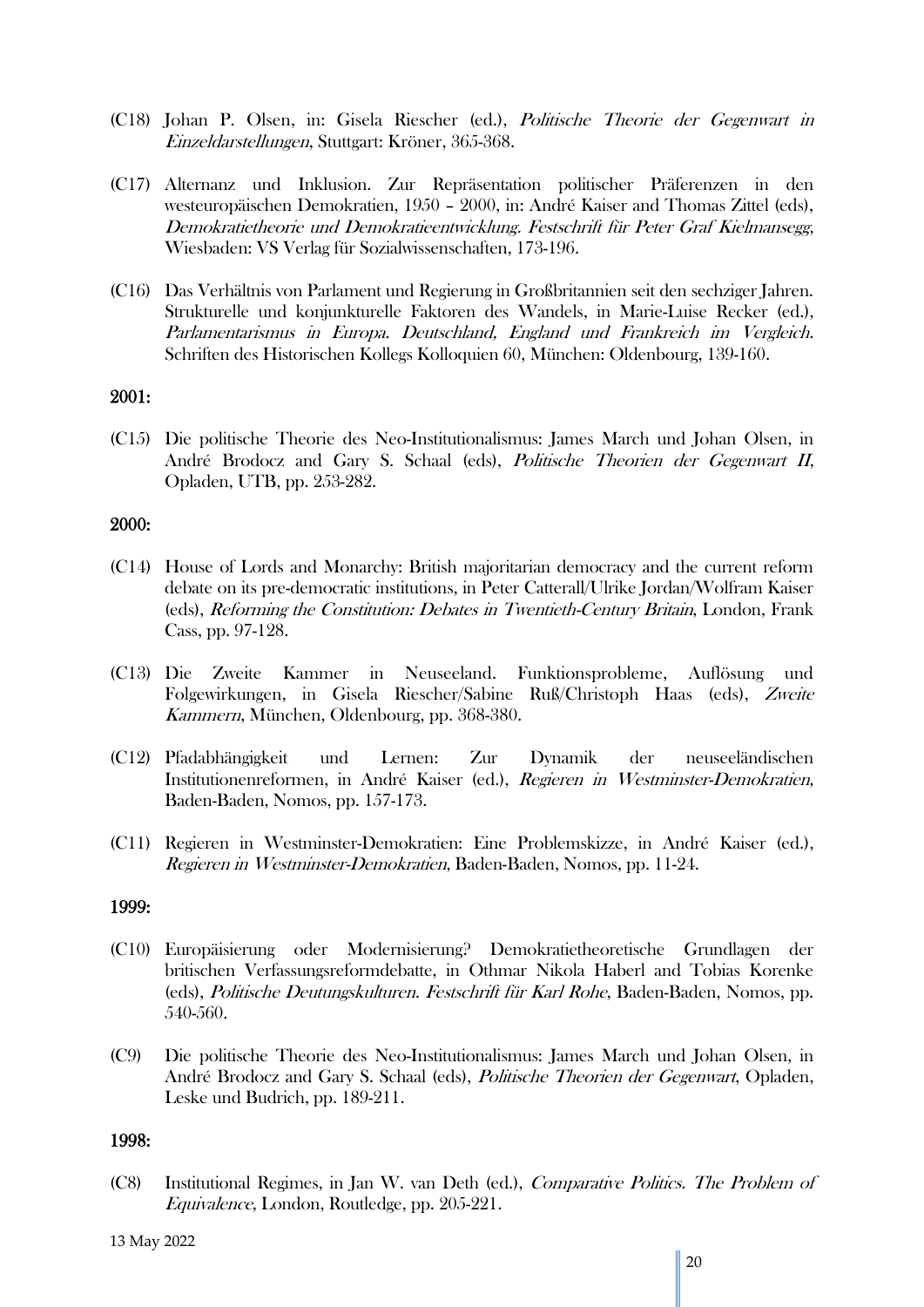(C7) Verbände und Politik, in Hans Kastendiek/Karl Rohe/Angelika Volle (eds) Länderbericht Großbritannien. Geschichte, Politik, Wirtschaft, Gesellschaft, Bonn, Bundeszentrale für politische Bildung, second, completely revised edition, pp. 224-238 (bookshop and library edition Frankfurt a.M., Campus 1999).

## 1997:

- (C6) House of Lords and Monarchy: British Majoritarian Democracy and the Current Reform Debate on its Pre-Democratic Institutions, in Ulrike Jordan and Wolfram Kaiser (eds), Political Reform in Britain, 1886 - 1996. Themes, Ideas, Policies, Bochum, Brockmeyer, pp. 81-109.
- (C5) Politik als Wissenschaft. Zur Entstehung akademischer Politikwissenschaft in Großbritannien, in Gangolf Hübinger/Rüdiger vom Bruch/Friedrich Wilhelm Graf (eds), Idealismus und Positivismus. Kultur und Kulturwissenschaften um 1900, Stuttgart, Steiner, pp. 277-295.

## 1996:

(C4) Die Entwicklung der britischen Politikwissenschaft. Zwischen Tradition und Professionalisierung, in Hans J. Lietzmann and Wilhelm Bleek (eds), Politikwissenschaft. Geschichte und Entwicklung in Deutschland und Europa, München, Oldenbourg, pp. 219-239.

## 1995:

(C3) Verbände und Politik, in Hans Kastendiek/Karl Rohe/Angelika Volle (eds), Länderbericht Großbritannien. Geschichte, Politik, Wirtschaft, Gesellschaft, Bonn, Bundeszentrale für politische Bildung, pp. 230-244 (bookshop and library edition Frankfurt a.M., Campus 1994).

## 1990:

(C2) (with Klaus Bielstein) Zwischen Kataklysmus und Kalkül. Arbeitsbeziehungen und Gewerkschaften in der Ära Thatcher, in Roland Sturm (ed.), Thatcherismus - Eine Bilanz nach zehn Jahren, Bochum, Brockmeyer, pp. 97-128.

## 1989:

(C1) Die britische Gewerkschaftsbewegung im Umbruch - Zum Ausschluß der EETPU aus dem Dachverband TUC, in Richard Stinshoff (ed.), Die lange Wende. Beiträge zur Landeskunde Großbritanniens am Ausgang der achtziger Jahre, Oldenburg, Universität Oldenburg, Zentrum für pädagogische Berufspraxis, pp. 73-109.

## D) Book Reviews

(D25) Lars Vogel, Der Weg ins Kabinett – Karrieren von Ministern in Deutschland. Eine empirische Analyse unter besonderer Berücksichtigung der Rekrutierungsfunktion der Parlamente, Zeitschrift für Parlamentsfragen 41/4 (2010), pp. 931-932.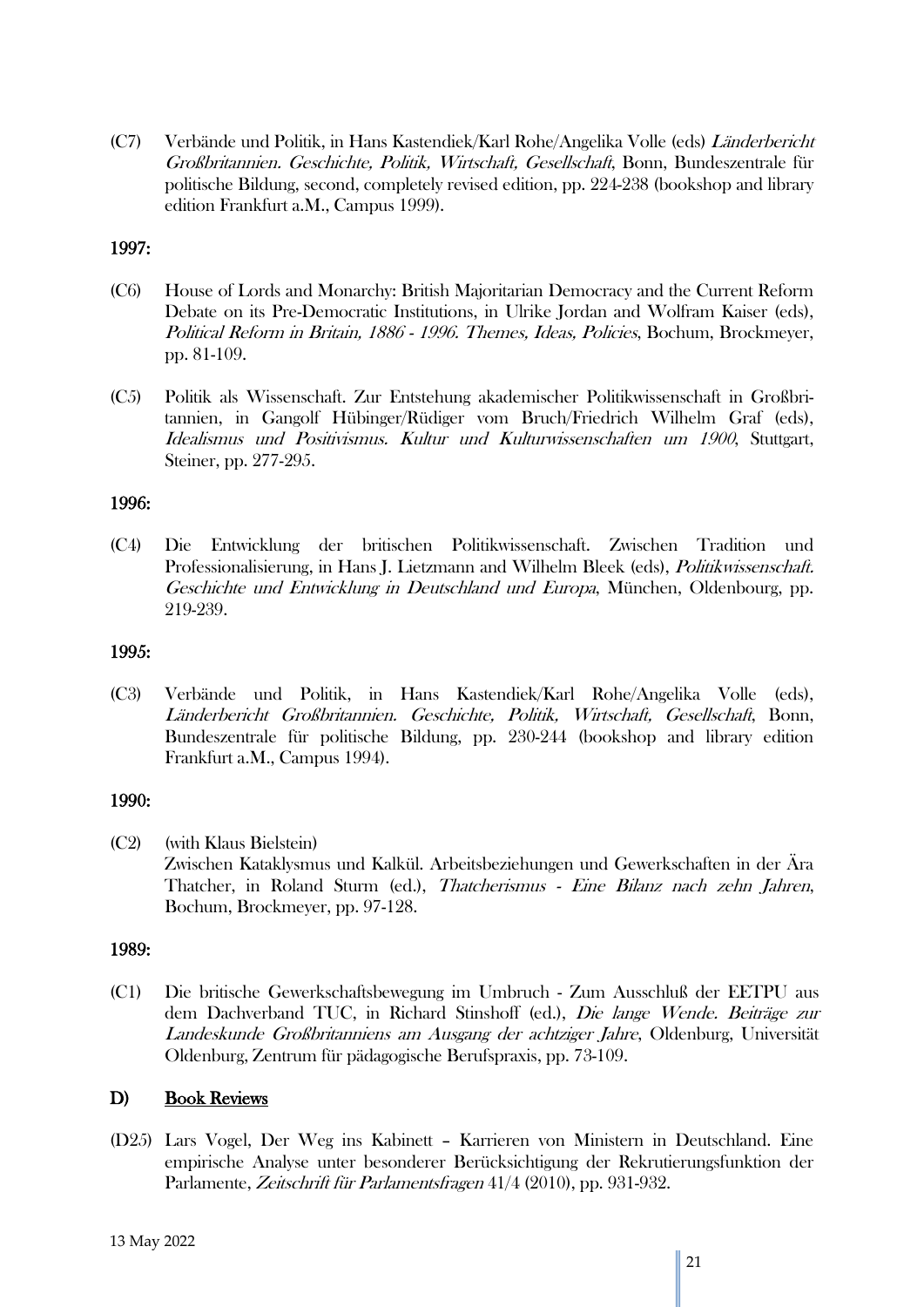- (D24) Arthur Gunlicks, The Länder and German Federalism, Neue Politische Literatur 49 (2004), p. 466.
- (D23) Matthew Soberg Shugart and Martin P. Wattenberg (eds.), Mixed-Member Electoral Systems. The Best of Both Worlds?, Party Politics 8 (2002), p. 737-738.
- (D22) Ulrich von Alemann and Patrick Brandenburg, Nordrhein-Westfalen. Ein Land entdeckt sich neu, Neue Politische Literatur 47 (2002), p. 121-122.
- (D21) Everhard Holtmann and Helmut Voelzkow (eds.), Zwischen Wettbewerbs- und Verhandlungsdemokratie. Analysen zum Regierungssystem der Bundesrepublik Deutschland, German Politics 11 (2002), pp. 199-200.
- (D20) Meg Russell, Reforming the House of Lords. Lessons from overseas, *Political Studies* 49 (2001), p. 800.
- (D19) Wilhelm Hennis, Regieren im modernen Staat. Politikwissenschaftliche Abhandlungen I, Zeitschrift für Parlamentsfragen 31 (2000), pp. 731-732.
- (D18) Keith Jackson and Alan McRobie, New Zealand Adopts Proportional Representation. Accident? Design? Evolution?, Party Politics 6 (2000), pp. 122-124.
- (D17) Sabine Kropp and Roland Sturm, Koalitionen und Koalitionsvereinbarungen. Theorie, Analyse und Dokumentation, German Politics 8 (1999), pp. 233-234.
- (D16) Geoffrey Russell Searle, Country before Party: Coalition and the Idea of 'National Government' in Modern Britain, 1885-1987, Neue Politische Literatur 44 (1999), pp. 346-347.
- (D15) Wolfgang C. Müller and Kaare Strøm, (eds.), Koalitionsregierungen in Westeuropa. Bildung, Arbeitsweise und Beendigung, Moshe Maor, Parties, Conflicts and Coalitions in Western Europe. Organisational Determinants of Coalition Bargaining, Party Politics 5 (1999), pp. 262-264.
- (D14) Ivor Crewe and Anthony King, SDP: The Birth, Life and Death of the Social Democratic Party, Neue Politische Literatur 43 (1998), pp. 477-479.
- (D13) Josep M. Colomer (ed.), Political Institutions in Europe, Politische Vierteljahresschrift 38 (1997), pp. 906-907.
- (D12) Terence Ball, Reappraising Political Theory. Revisionist Studies in the History of Political Thought, Neue Politische Literatur 41 (1996), pp. 458-459.
- (D11) Manfred G. Schmidt: Demokratietheorien. Eine Einführung, Politische Vierteljahresschrift 37 (1996), pp. 602-604.
- (D10) David Nicholls, The Pluralist State. The Political Ideas of J.N. Figgis and his Contemporaries, Politische Vierteljahresschrift 37 (1996), pp. 611-612.
- (D9) Jens Henrik Haahr, Looking to Europe. The EC Policies of the British Labour Party and the Danish Social Democrats. Politische Vierteljahresschrift 36 (1995), pp. 380-381.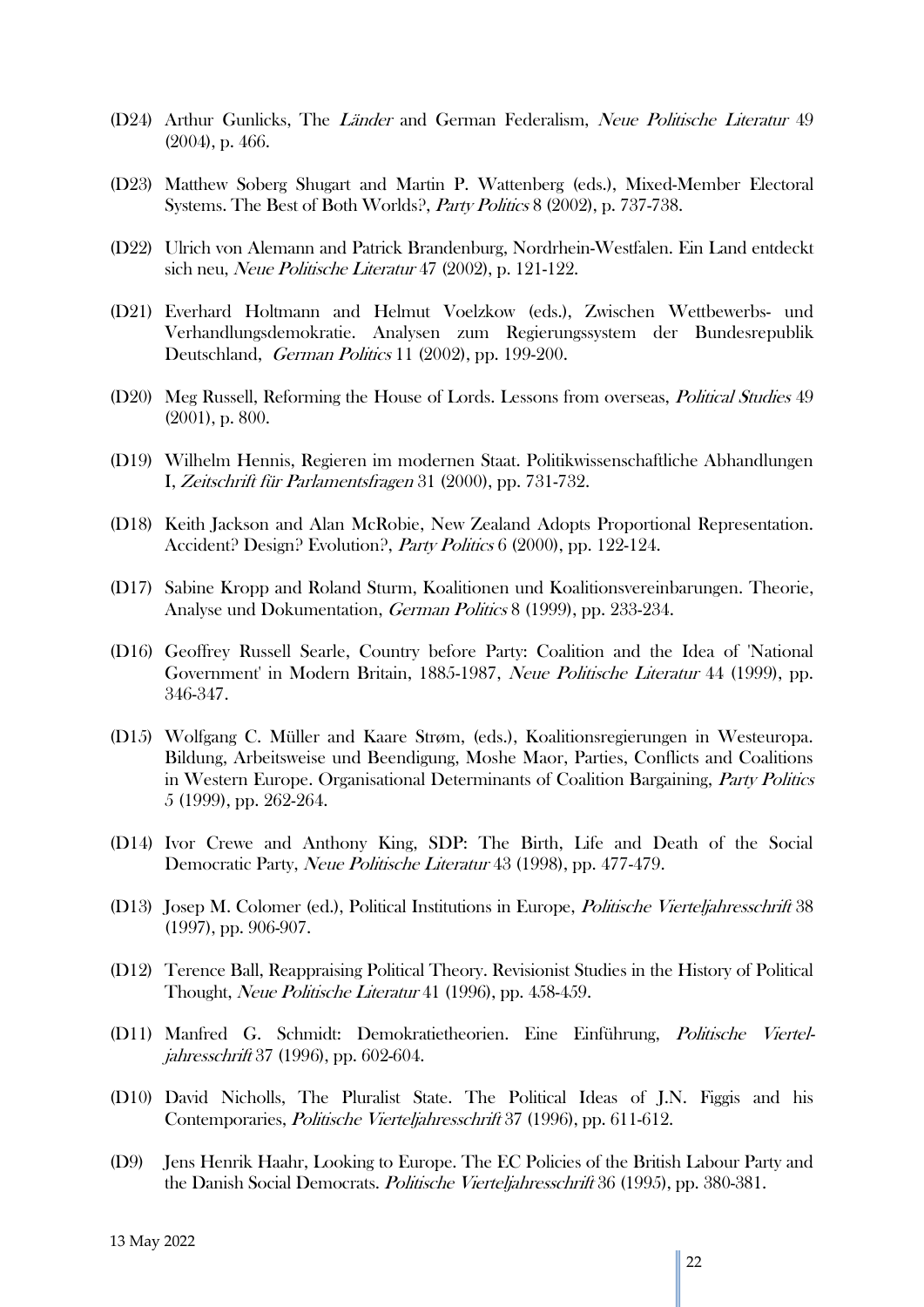- (D8) Thomas A. Koelble, The Left Unraveled. Social Democracy and the New Left Challenge in Britain and West Germany. Neue Politische Literatur 39 (1994), pp. 156-157.
- (D7) Patrick Seyd and Paul Whiteley, Labour's Grass Roots. The Politics of Party Membership. Politische Vierteljahresschrift 34 (1993), pp. 392-393.
- (D6) Josef Schmid, Die CDU. Organisationsstrukturen, Politiken und Funktionsweisen einer Partei im Föderalismus. German Politics 2 (1993), pp. 142-143.
- (D5) Roland Sturm, Großbritannien. Wirtschaft Gesellschaft Politik. Der Bürger im Staat 41 (1991), p. 268.
- (D4) Paul Q. Hirst (ed.), The Pluralist Theory of the State. Selected Writings of G.D.H. COLE, J.N. FIGGIS, and H.J. LASKI. Zeitschrift für Politik 38 (1991), pp. 328-330.
- (D3) Henner Jörg Boehl, Der Britische Bergarbeiterstreik von 1984/85. Entscheidung eines Konflikts um Recht und Regierbarkeit. Politische Vierteljahresschrift 31 (1990), pp. 554- 555.
- (D2) Klaus Bielstein, Gewerkschaften, Neo-Konservatismus und ökonomischer Strukturwandel. Zur Strategie und Taktik der Gewerkschaften in Großbritannien. Zeitschrift für Politik 36 (1989), pp. 340-341.
- (D1) Walther Müller-Jentsch, Soziologie der industrellen Beziehungen. Eine Einführung. Zeitschrift für Politik 33 (1986), pp. 435-436.

### E) Other Publications

- (E9) Dardanelli, P., J. Kincaid, A. Fenna, A. Kaiser, A. Lecours, A. K. Singh, S. Mueller and S. Vogel. De/Centralisation Dataset 1790-2010. [Data Collection]. Colchester, Essex: UK Data Service 2019, https://doi.org/10.5255/UKDA-SN-853510.
- (E8) Vorwort, in Felix Holtermann, Zwischen Utopie und Umsetzung: Die Wachstumskritik im politischen Diskurs, Münster, LIT-Verlag 2016.
- (E7) Vorwort, in Sharo Ibrahim Garip, Ethnische Konflikte im Vergleich: Baskenland Kurdistan, Münster, LIT-Verlag 2013.
- (E6) Vorwort, in Anja Gebel, Die Kunst des Überzeugens Chancen und Grenzen der Arbeit von Ombudsmännern am Beispiel Lateinamerikas, Frankfurt a.M, Peter Lang 2008.
- (E5) Ressortübergreifende Steuerung politischer Reformprogramme. Was kann die Bundesrepublik Deutschland von anderen parlamentarischen Demokratien lernen? Gutachten im Rahmen des Projekts "Optimierung politischer Reformprozesse" der Bertelsmann-Stiftung, Gütersloh 2007, 41 pp.
- (E4) (with Paul W. Thurner und Franz Urban Pappi) Causes and Effects of Coalition Preferences in Two-Vote Electoral Systems, 26 pp. (paper for APSA Conference Atlanta 1999).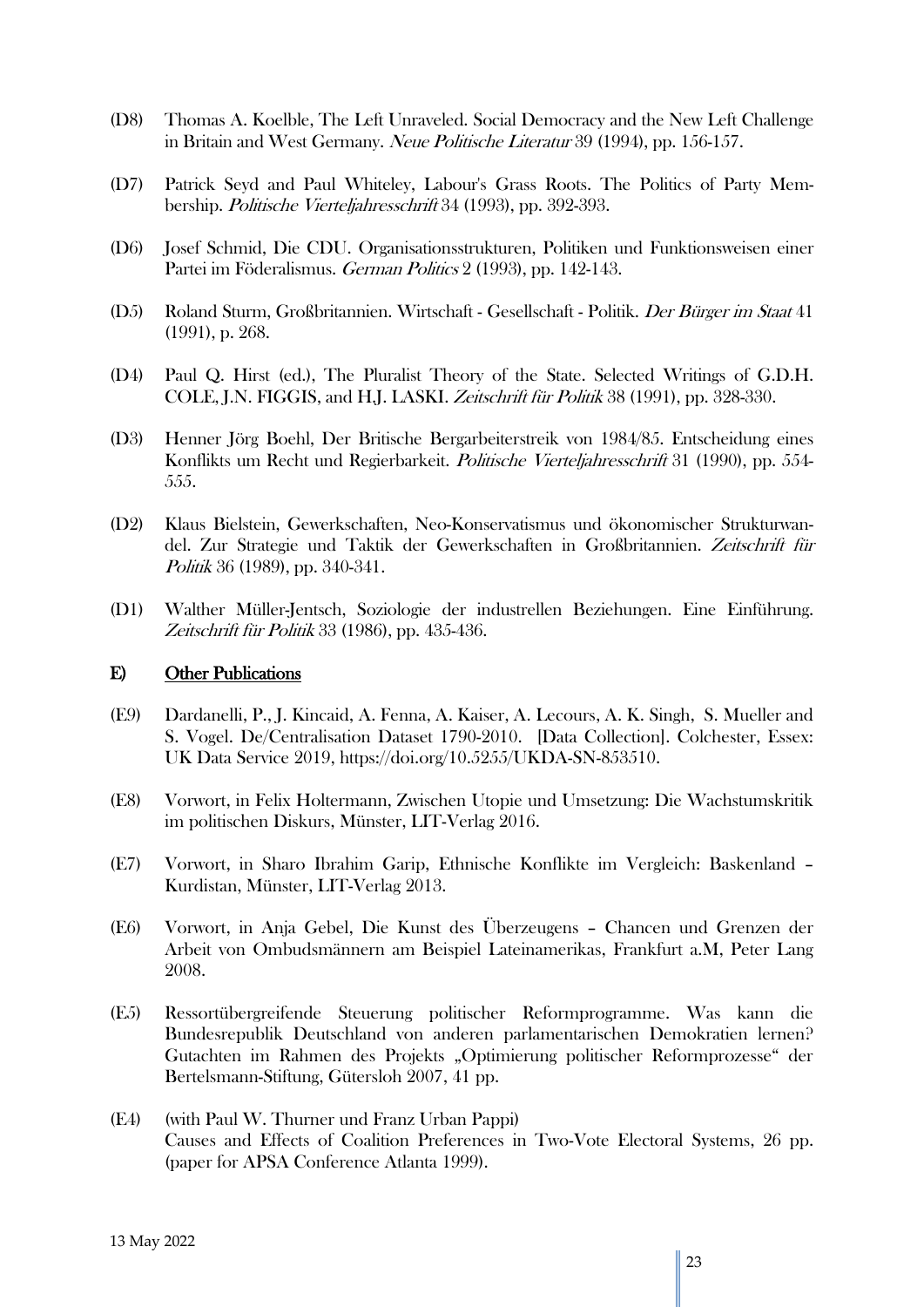- (E3) Tables 10.2 (Regionale Wahlergebnisse zum Unterhaus 1979 1997) and 10.3 (Anzahl der umstrittenen Wahlkreise), in Hans Kastendiek/Karl Rohe/Angelika Volle (eds.), Länderbericht Großbritannien. Geschichte, Politik, Wirtschaft, Gesellschaft, Bonn, Bundeszentrale für politische Bildung 1998, pp. 675-676.
- (E2) Makna Kemitraan Sosial Terhadap Ekonomi Pasar Dan Demokrasi Di Jerman, Jakarta 1995, 10 pp. (Indonesian version of "Die Bedeutung der Sozialpartnerschaft für Marktwirtschaft und Demokratie").
- (E1) Die Bedeutung der Sozialpartnerschaft für Marktwirtschaft und Demokratie, in Friedrich-Ebert-Stiftung, Abteilung Industrieländer (ed.), Zu den Grundlagen von Demokratie und Marktwirtschaft, Bonn 1994, 9 pp.

## F) Book Series Editorships

Beiträge zur empirischen Demokratieforschung, Münster, LIT-Verlag 2004 – current:

- Vol 1: André Kaiser (editor, with Wolfgang Leidhold), Demokratie Chancen und Herausforderungen im 21. Jahrhundert, Münster, LIT-Verlag 2005.
- Vol 2: Anita Breuer, Adiós al PRI! Der mexikanische Transformationsprozess und die Präsidentschaftswahl 2000, Münster, LIT-Verlag 2004.
- Vol 3: Sharo Ibrahim Garip, Ethnische Konflikte im Vergleich: Baskenland Kurdistan, Münster, LIT-Verlag 2013.

Beiträge zur Politikwissenschaft, Frankfurt a.M., Peter Lang 2012 – current:

Vol 96: Kristina Chmelar, Nichts als die Wahrheit. Eine diskursanalytische Studie zur Geschichtspolitik der tschechischen Bürgerlich-Demokratischen Partei (ODS),Frankfurt a.M., Peter Lang 2012.

Akteure und Strukturen. Studien zur vergleichenden empirischen Sozialforschung, Frankfurt a.M., Campus 2012 – current:

- Vol. 1: Pascal Siegers, Alternative Spiritualitäten. Neue Formen des Glaubens in Europa: Eine empirische Analyse, Frankfurt a.M./New York, Campus Verlag 2012.
- Vol. 2: Annelene Wengler, Ungleiche Gesundheit. Zur Situation türkischer Migranten in Deutschland, Frankfurt a.M./New York, Campus Verlag 2013.
- Vol. 3: Michael Ortiz, Varieties of Innovation Systems. The Governance of Knowledge Transfer in Europe, Frankfurt a.M./New York, Campus Verlag 2013.
- Vol. 4: Olga Stavrova, Fitting In and Getting Happy. How Conformity to Societal Norms Affects Subjective Well-being, Frankfurt a.M./New York, Campus Verlag 2014.

Minor consultancy for various German and international TV stations, radio stations and newspapers.

## Doctoral and post-doctoral students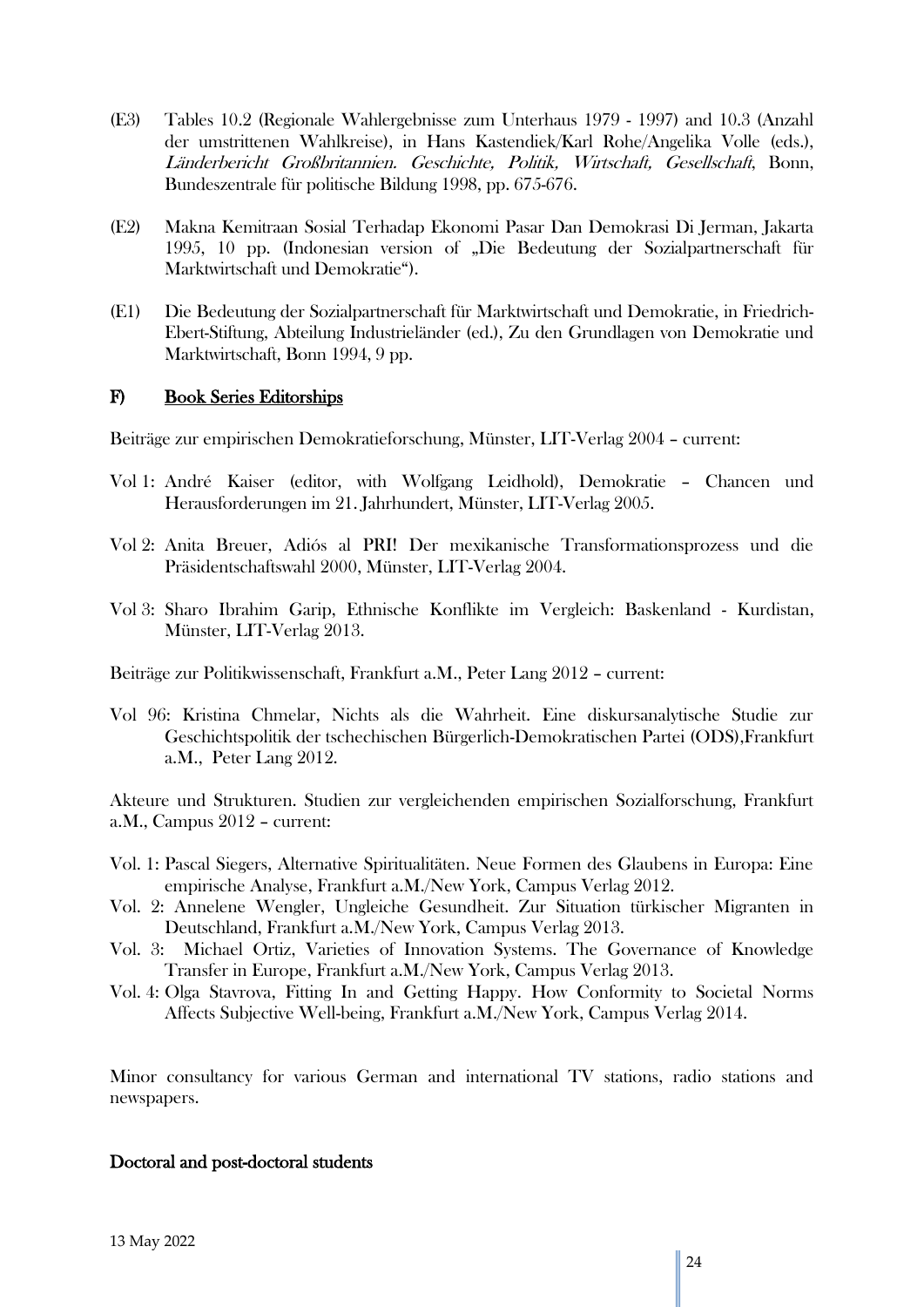## A) Current Doctoral Students

Azevedo, Flávio, MSc Politics/MSc Psychology/MSc Statistics 2015, Leiden University (currently PostDoc at University of Jena)

Barrett, Thomas, MA Osteuropa-Studien, FU Berlin (currently IMPRS Fellow)

Hoshmand, Nawid, Diplom-Volkswirt 2012, Humboldt University Berlin (currently data scientist with Unitymedia)

Özbey, Ece Ebru, MSc 2016 Middle East Technical University Ankara (currently IMPRS Fellow)

Pullan, Danielle, MA 2020, University of Cologne (currently IMPRS Fellow)

Voigt, Rüdiger

#### B) Past Doctoral Students (First Supervisor)

Przygoda, Annette, PhD 2006, University of Cologne

Ehlert, Niels, PhD 2006, University of Cologne

Hofmann, Claudia, PhD 2006, University of Cologne

Burkhart, Simone, PhD 2007, University of Cologne

Breuer, Anita, PhD 2008, University of Cologne

Franzmann, Simon, PhD 2009, University of Cologne

Sauermann, Jan, PhD 2010, University of Cologne

Müller, Julia, PhD 2011, University of Cologne

Hennl, Annika, PhD 2011, University of Cologne

Fischer, Jörn, PhD 2011, University of Cologne

Spies, Dennis, PhD 2011, University of Cologne

Kammer, Andreas, PhD 2012, University of Cologne

Garip, Sharo Ibrahim, PhD 2012, University of Cologne

Zuber, Christina, PhD 2012, University of Cologne

Ruth, Saskia, PhD 2013, University of Cologne

Schaffrin, André, PhD 2013, University of Cologne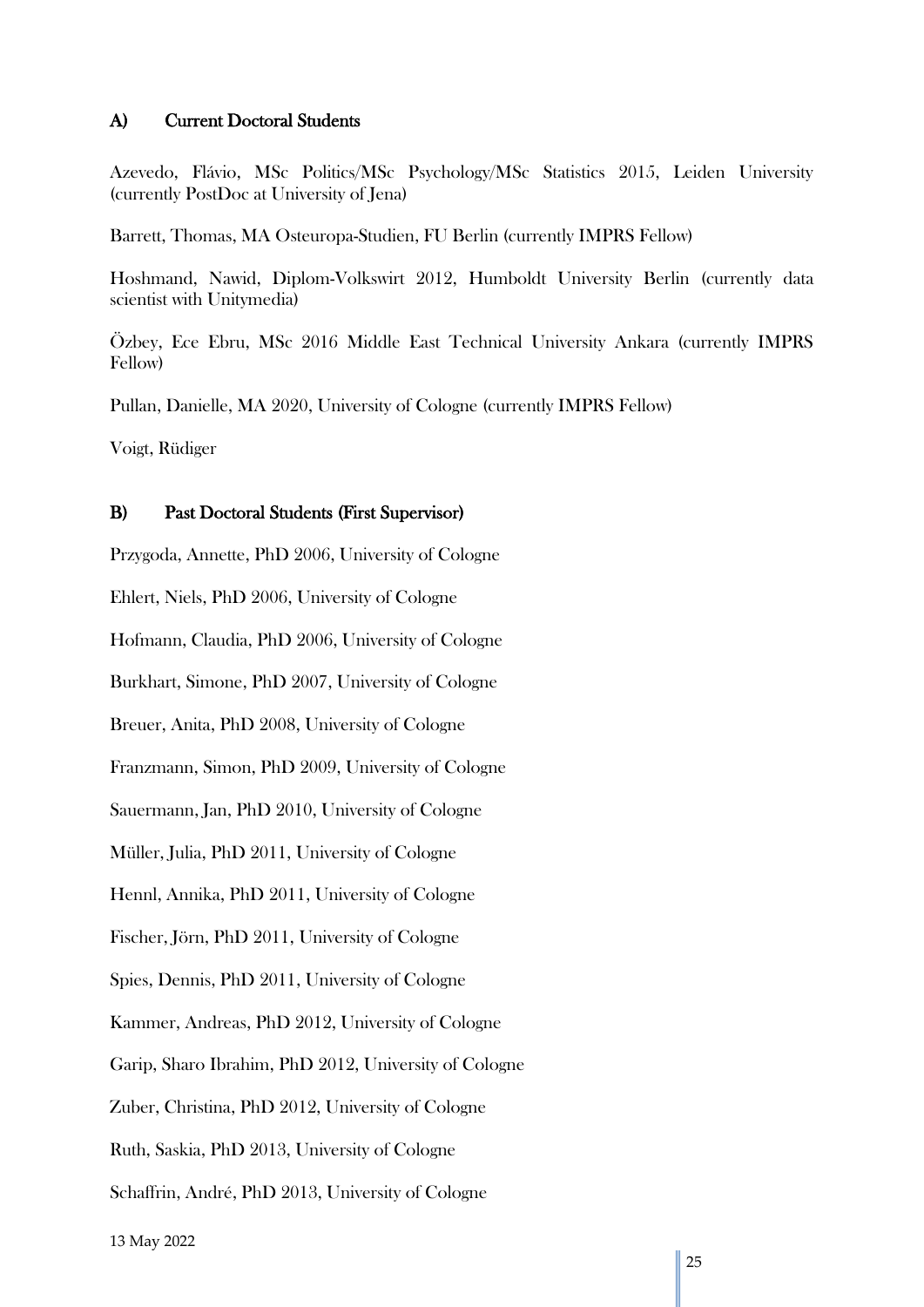Berens, Sarah, PhD 2013, University of Cologne Sewerin, Sebastian, PhD 2014, University of Cologne Sagirli, Gülay, PhD 2014, University of Cologne Netscher, Sebastian, PhD 2015, University of Cologne Berning, Carl Clemens, PhD 2015, University of Cologne Dräger, Vanessa, PhD 2015, University of Cologne Ziller, Conrad, PhD 2015, University of Cologne Zons, Gregor, PhD 2016, University of Cologne Peng, Jui Jen, PhD 2016, University of Cologne Förster, André, PhD 2017, University of Cologne Cabeza Perez, Laura, PhD 2017, University of Cologne Busch, Kathrin, PhD 2018, University of Cologne Röth, Leonce, PhD 2018, University of Cologne Haveric, Sabina, PhD 2018, University of Cologne Beckmann, Paul, PhD 2019, University of Cologne Scholemann, Paula, PhD 2019, University of Cologne Arslantas, Düzgün, PhD 2019, University of Cologne Ophey, Kristina, PhD 2019, University of Cologne Tonhäuser, Valeria, PhD 2020, University of Cologne Gushchina, Kristina, PhD 2020, University of Cologne Betz, Dirk, PhD 2021, University of Cologne Reinermann, Holger, PhD 2021, University of Cologne Breustedt, Wieble, PhD 2021, University of Cologne Gel, Dinçer, PhD 2021, University of Cologne Kaftan, Lea, PhD 2022, University of Cologne Deeg, Franziska, PhD 2022, University of Cologne

13 May 2022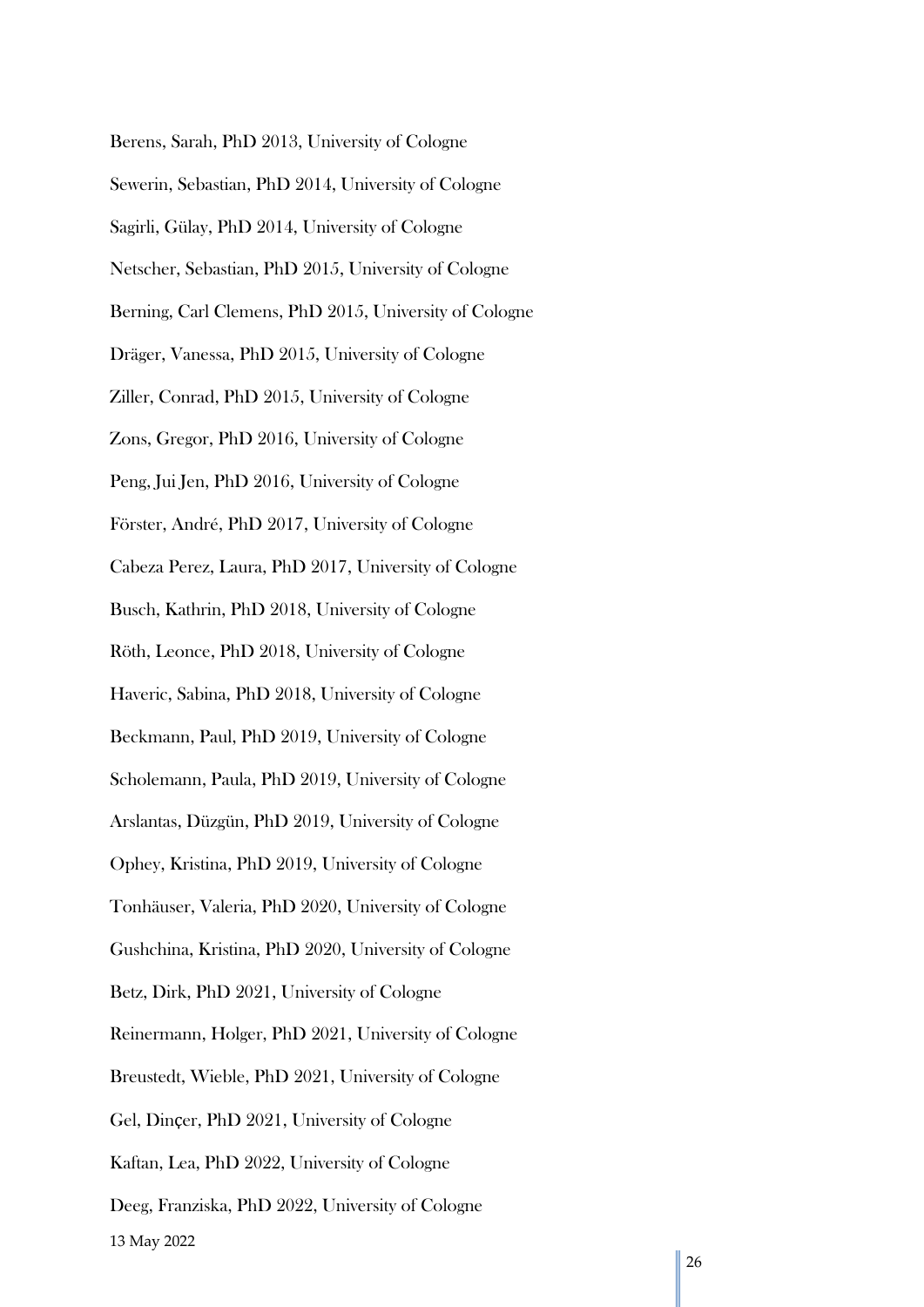Saldivia Gonzatti, Daniel Felipe, PhD 2022, University of Cologne

Vogel, Stephan, PhD 2022, University of Cologne

## C) Current PostDocs

Riedl, Jasmin, PhD 2014 (University of the Federal Armed Forces Munich), currently Assistant Professor at the University of the Federal Armed Forces Munich (co-advisor)

Röth, Leonce, PhD 2018 (University of Cologne), currently Assistant Professor at the University of Cologne

Arslantas, Düzgün, PhD 2019 (University of Cologne), currently Assistant Professor at the University of Cologne

## D) Past Habilitations

Schaal, Gary S., Habilitation 2003, University of Stuttgart (currently Professor at the University of the Federal Armed Forces Hamburg)

Ganghof, Steffen, Habilitation 2006, University of Cologne (currently Professor at University of Potsdam)

Höpner, Martin, Habilitation 2007, University of Cologne (currently Head of Research Group on Liberalization Policies [professorial level] at the Max-Planck-Institute for the Study of Societies, Cologne and Professor Extraordinarius at the University of Cologne)

Goerres, Achim, Habilitation 2010, University of Cologne (currently Professor at the University of Duisburg-Essen)

Busemeyer, Marius R., Habilitation 2010, University of Cologne (currently Professor at University of Konstanz)

Fleschenberg, Andrea, Habilitation 2010, University of Cologne (currently DAAD Long Term Visiting Professor, Qaid-i-Azam University, National Institute of Pakistan)

Sieberer, Ulrich, Habilitation 2013, University of Konstanz (currently Professor at the University of Bamberg)

Spies, Dennis, Habilitation 2016, University of Cologne

Koß, Michael, Habilitation 2018, University of Munich (currently Professor at Leuphana University)

Ziller, Conrad, Habilitation 2020, University of Cologne (currently Assistant Professor in the Political Science Department of the University of Duisburg-Essen)